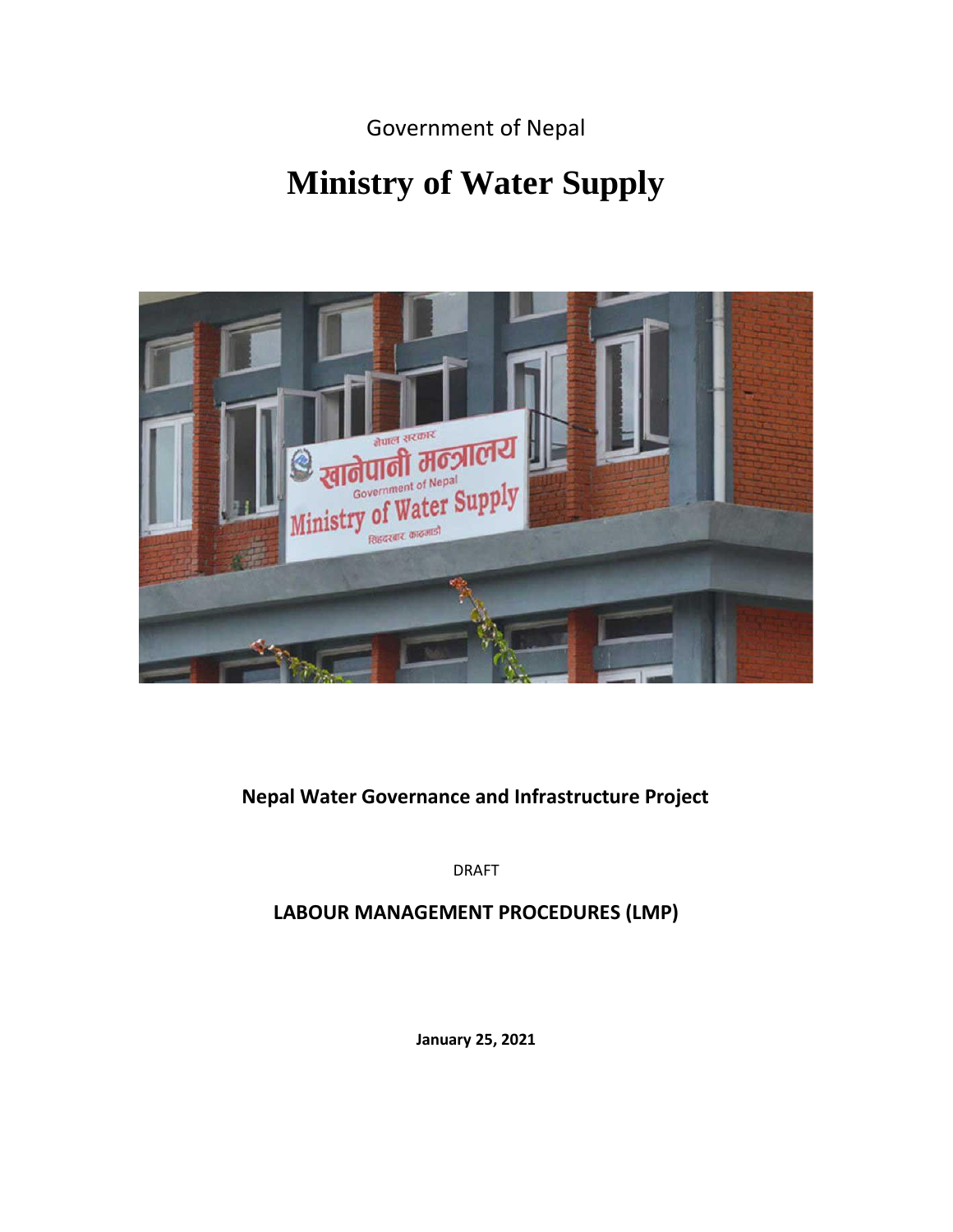## Contents

| $\mathbf{1}$ . |                                                                                    |  |
|----------------|------------------------------------------------------------------------------------|--|
|                |                                                                                    |  |
|                |                                                                                    |  |
|                |                                                                                    |  |
|                |                                                                                    |  |
|                |                                                                                    |  |
|                |                                                                                    |  |
| 5.0            |                                                                                    |  |
|                |                                                                                    |  |
|                |                                                                                    |  |
|                |                                                                                    |  |
|                |                                                                                    |  |
|                |                                                                                    |  |
|                |                                                                                    |  |
|                |                                                                                    |  |
|                |                                                                                    |  |
|                |                                                                                    |  |
|                |                                                                                    |  |
|                |                                                                                    |  |
|                | 9.4 Gender-based Violence, Sexual Exploitation and Workplace Sexual Harassment  18 |  |
|                |                                                                                    |  |
|                |                                                                                    |  |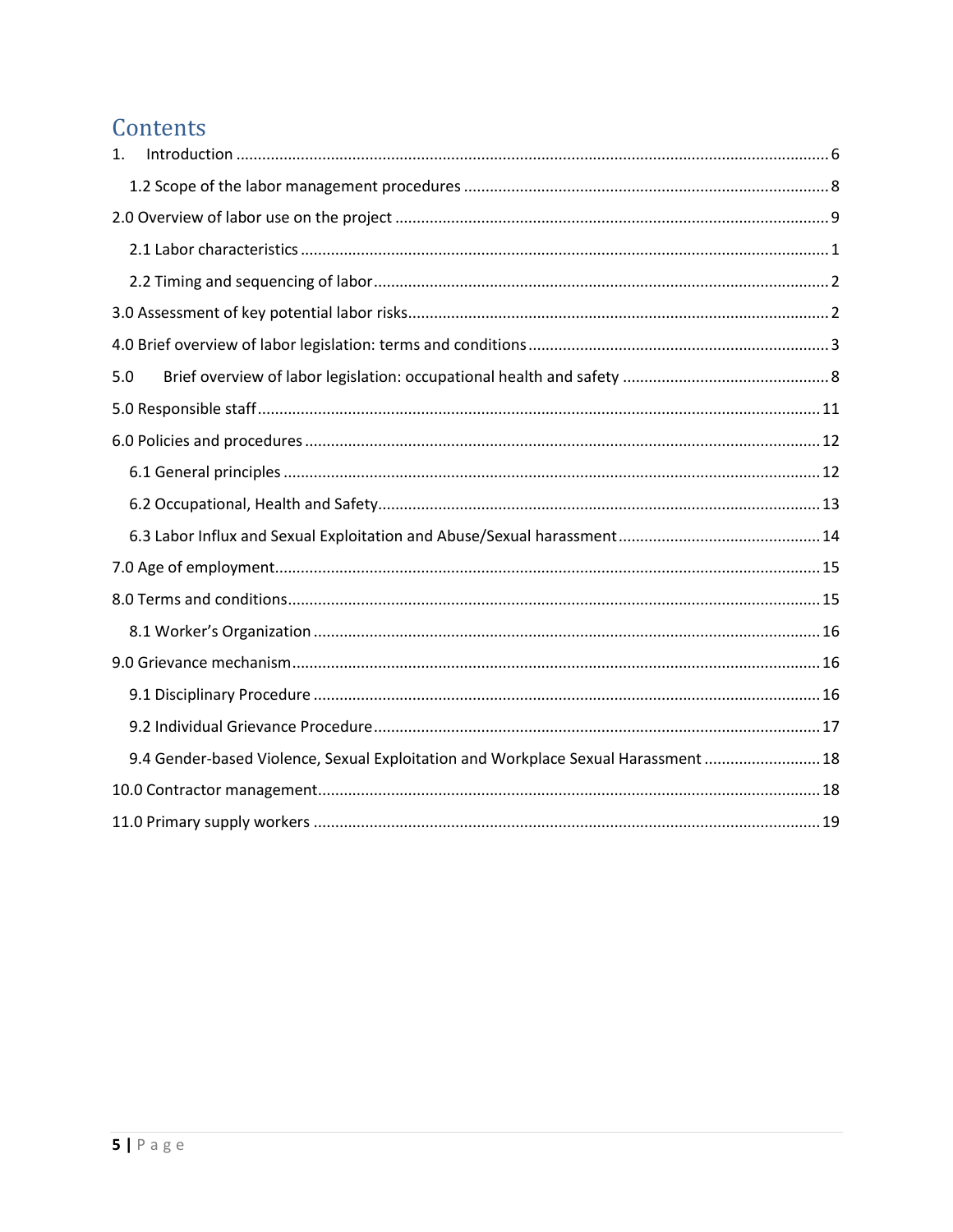## <span id="page-2-0"></span>1. **Introduction**

#### *1.1 Project description*

This Labor Management Procedures (LMP) is prepared to guide the assessment and management of laborrelated risks and impacts of the Nepal Water Governance and Infrastructure Project (NWGIP). The project is five-year World Bank-funded investment designed to strengthen sector institutional capacity for water supply service delivery by establishing functional Water, Sanitation and Hygiene (WASH) units; and to increase access to improved and climate-resilient water supply and sanitation in six selected municipalities/rural municipalities across the Karnali and Sudurpachim provinces of Nepal. The participating municipalities include Birendranagar and Sharada in the Karnali province as well as Dipayal Silgadhi municipality and, Joshipur, Bardagoriya and Janaki rural municipalities in the Sudurpashcim province. Approximately 40 percent of project funds will be invested in Birendranagar municipality (see figure 1: Topography feature of the project area below).

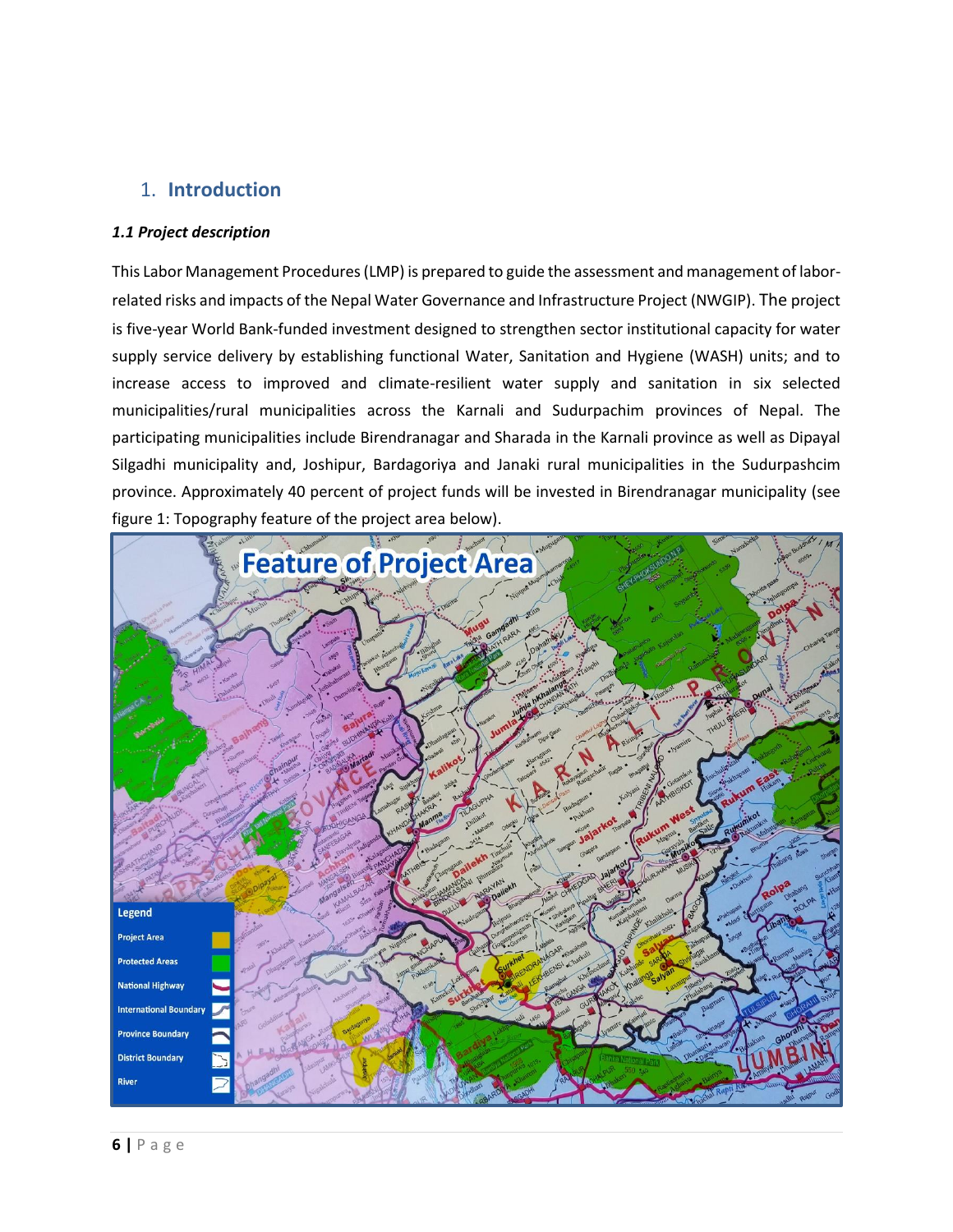The project comprises three components as below:

#### **Component 1: Improving Sector Governance and Institutional Capacity, Project Management**

- a) Technical assistance and capacity building for reforms of the Ministry of Water Supply (MoWS), Department of Water Supply and Sewerage Management (DWSSM) and Provincial Government functions related to water and sanitation services
- b) Capacity building of municipality WASH units focusing on key functions, planning, development, fiduciary management, procurement and climate resilence.
- c) Establishment and capacity building of Municipal utilities/service providers and private operators on operational efficency and financial sustainability
- d) Expansion of monitoring and evaluation (M & E) systems
- e) Promoting policy diagloues and integovernmental coordination

#### **Component 2: Access to Improved and Safe Water Supply and Sanitation**

- a) Construction and rehabilitation of climate resilient and energy efficient urban and rural water supply and sanitation, and wastewater treatment facilities
- b) Construction of water quality monitoring infrastructure/functioning laboratories

#### **Component 3: Building Resilience through Integrated Watershed Management**

- a) Preparation of watershed/water resource development plan for the Surkhet Valley watershed aligned with the local climate adaptation plan
- b) Water shed rehabilitation/water resources conversation measures implemeneted including reforestation techniques

The organizational arrangement for implementing the project is three-tiered involving key government departments and agencies at the federal, provincial, and local levels. At the Federal/national level, the Ministry of Water Supply (MoWS) through the Department of Water Supply and Sewerage Management (DWSSM) is the lead implementing agency and responsible for improving sector governance and institutional capacity of the concerned municipalities and project management component 1. At the provincial level, the Municipalities noted above are the beneficiaries of the project investments, serving as core implementing agencies of activities under component 2 and 3. The Municipal authorities will be responsible for access to improved and safe water supply and sanitation under component 2, building resilience through integrated watershed management under component 3 and provide day-to-day support to the project implementation.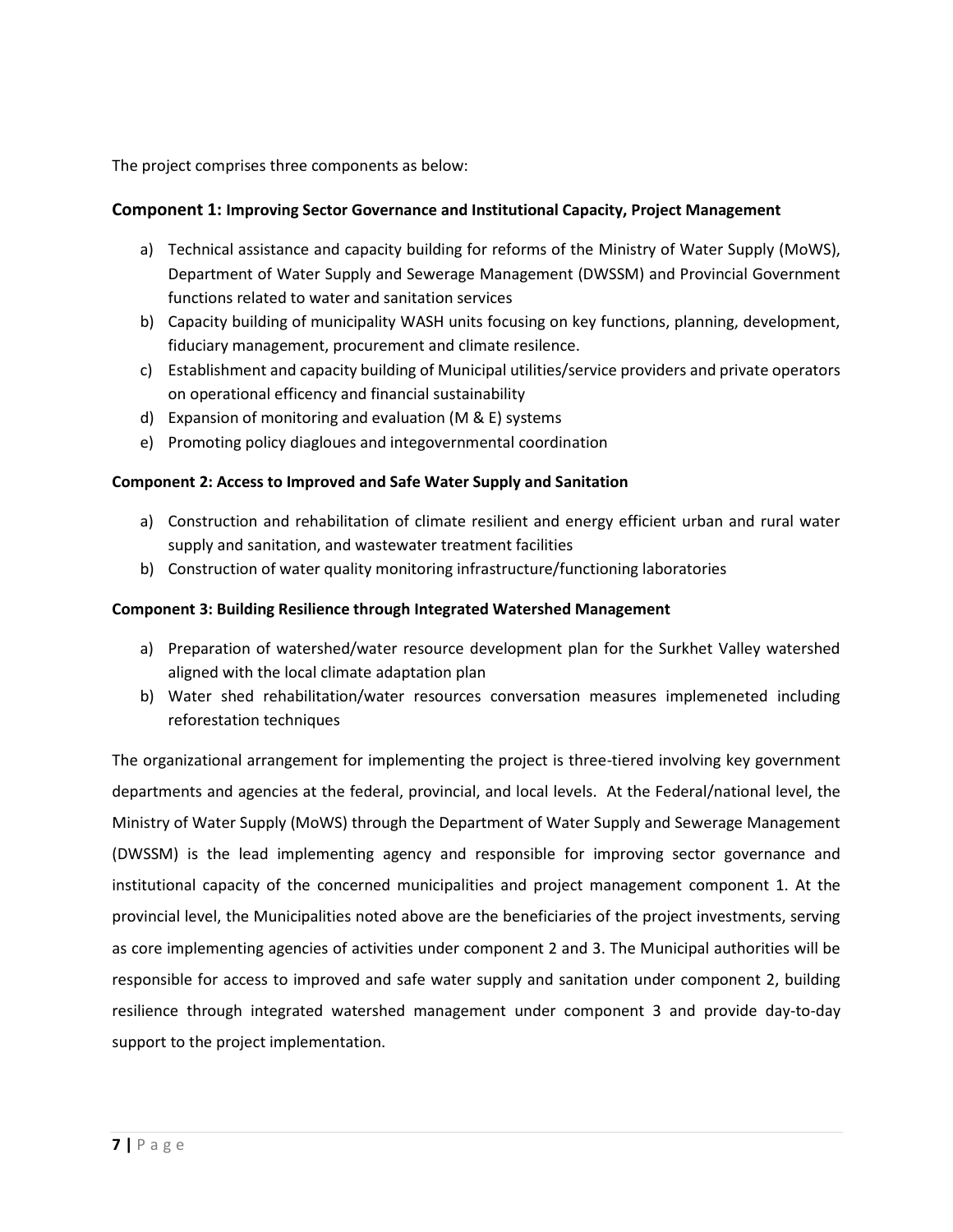Whist the project will extend overall positive benefits, the implementation of project activities especially infrastructure investments under component 2, is expected to cause notable environmental and social impacts including concerns for occupational and community health and safety which may affect workers and community members. Other concerns related to the workers to be deployed on the project include: the potential for intimate relations between workers and local women/girls which may lead to sexual exploitation and abuse. The environmental and social impacts of the project will be managed using the World Bank's Environmental and Social Framework (ESF) as guiding framework. Nine of the Bank's ten Environmental and Social Standards (ESSs) are determined as relevant for managing E&S impacts of the project, including the standard on Labor and Working Conditions (ESS2).<sup>1</sup> This LMP sets out the approach and mitigation measures that will be adopted to address risks and impacts related to workers and labor management of the project. It also sets out a mechanism by which workers on this project can lodge workrelated grievances. The LMP is prepared to meet the objectives and requirements of national labor management regulations (i.e., Labor Act, 2017 and Labor Rule, 2018), the World Bank's ESF ESS2: Labor and Working Conditions (ESS2) and the guidance note on the ESS2 which provides guidance on the application of the standard.

The DWSSM, being the lead implementing agency, will review risks related to workers periodically as the project progresses and will undertake appropriate mitigation measures to manage such adverse risks and impacts.

## <span id="page-4-0"></span>**1.2 Scope of the labor management procedures**

This LMP applies to the following types of workers (as defined under paragraph 3 of ESS2) and will be used to manage risks and impacts related to such workers who are directly holding technical, managerial, and other responsibilities under the project.

- 1. People employed or engaged directly by NWGIP to work specifically in relation to the project (direct workers).
- 2. People employed or engaged by contractors and other third parties to perform work related to the core function of the projects, regardless of location (contracted workers).
- 3. People employed or engaged by primary suppliers to NWGIP (primary supply workers).

This LMP is relevant for the duration of the project and applies to the above workers regardless of their contract type: full-time, part-time, temporary, seasonal, or migrant workers.

For contracted workers, the PMU at the DWSSM will ensure that contractors prepare separate labor management plans for larger work in line with this LMP. For smaller contracts, the PMU may incorporate specific labor-related requirements and procedures into the contracts as part of contractors' legal obligations.

<sup>1</sup> ESS1: Assessment and Management of Environmental and Social Risks and Impacts; ESS2: Labor and Working Conditions; ESS3: Resource Efficiency and Pollution Prevention and Management; ESS4: Community Health and Safety; ESS5: Land acquisition, Restriction on Land Use and Involuntary Resettlement; ESS6: Biodiversity Conservation and Sustainable Management of Living Natural Resources; ESS7: Indigenous Peoples/Sub-saharan African Historically Underserved Traditional Local Communities; ESS8: Cultural Heritage; and ESS10: Stakeholder Engagement and Information Disclosure.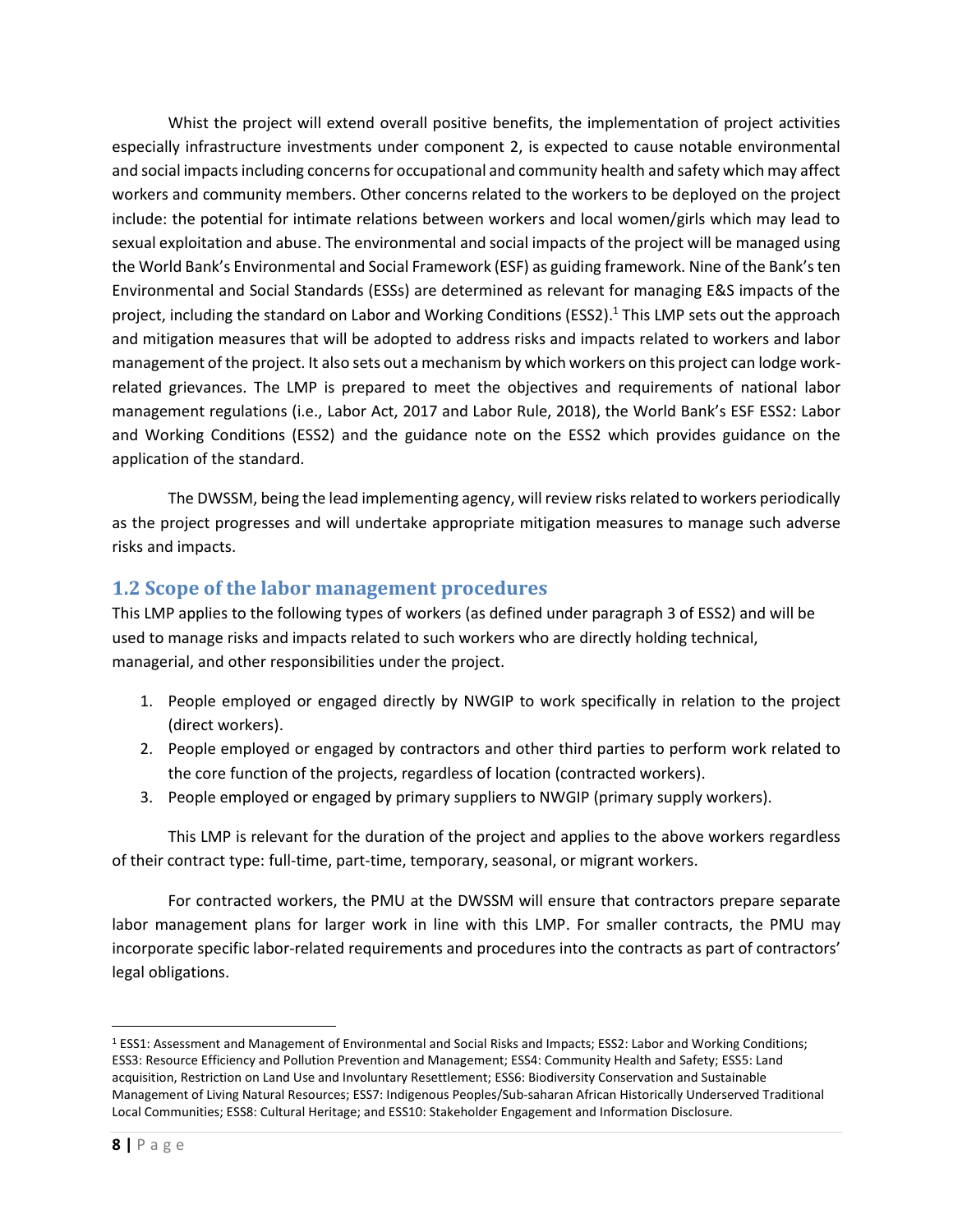## <span id="page-5-0"></span>**2.0 Overview of labor use on the project**

Based on available information and current scoping of works, an estimated 245 workers are required to implement the project over the period of five years, including:

- i. 69 skilled workers
- ii. 63 semi-skilled workers
- iii. 113 unskilled workers

The table below summarizes the labor requirements and their characteristics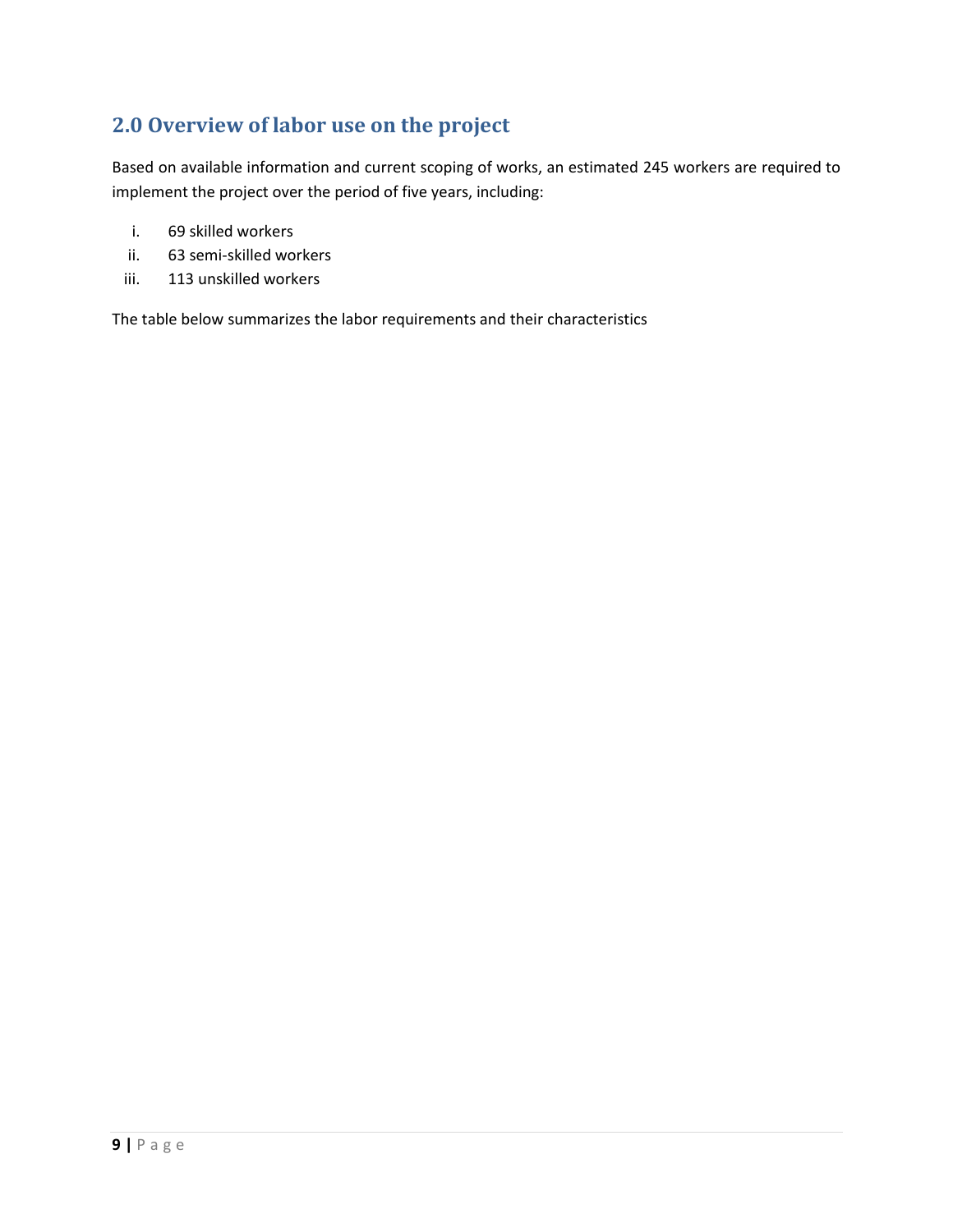## *TABLE 1: Profile of Workers Required for the Project*

| <b>Works/Activities</b>                                                  |                                                                                                                                                                                                                                                 | <b>Estimated labor requirement</b> |                  | <b>Characteristics</b> | <b>Remarks</b>                              |                                                                                             |
|--------------------------------------------------------------------------|-------------------------------------------------------------------------------------------------------------------------------------------------------------------------------------------------------------------------------------------------|------------------------------------|------------------|------------------------|---------------------------------------------|---------------------------------------------------------------------------------------------|
|                                                                          |                                                                                                                                                                                                                                                 | <b>Skilled</b>                     | Semi-<br>skilled | unskilled              | (Direct, Contracted,<br>and primary supply) |                                                                                             |
|                                                                          | <b>Component 1: Improving Sector Governance and Institutional Capacity, Project Management</b>                                                                                                                                                  |                                    |                  |                        |                                             |                                                                                             |
|                                                                          | Technical assistance and capacity building for reforms of the Ministry<br>of Water Supply (MoWS), Department of Water Supply and Sewerage<br>Management (DWSSM) and Provincial Government functions related to<br>water and sanitation services | 40                                 | 12               | 0                      | Direct, Contracted                          | The activities under this<br>component will be<br>implemented with direct<br>involvement of |
|                                                                          | Constitue Municipal WASH Units at participating municipalities<br>Training and equiping municipal WASH units focusing on key functions,                                                                                                         |                                    |                  |                        | Direct, Contracted                          | government staff (at<br>federal, provincial, and<br>local government levels)                |
|                                                                          | planning, development, fiduciary management, procurement and<br>climate resilence.                                                                                                                                                              |                                    |                  |                        |                                             | and contracted services of<br>specialized consultants.                                      |
|                                                                          | Establish and train Municipal utilities/service providers and private<br>operators on operational efficency and financial sustainability                                                                                                        |                                    |                  |                        |                                             |                                                                                             |
|                                                                          | Expansion of monitoring and evaluation (M & E) systems                                                                                                                                                                                          |                                    |                  |                        |                                             |                                                                                             |
|                                                                          | Promoting policy diagloues and integovernmental coordination                                                                                                                                                                                    |                                    |                  |                        |                                             |                                                                                             |
|                                                                          | Component 2: Access to Improved and Safe Water Supply and Sanitation                                                                                                                                                                            |                                    |                  |                        |                                             |                                                                                             |
| $\bullet$                                                                | Design and construction of urban water supply systems                                                                                                                                                                                           | 10                                 | 20               | 40                     | Direct, Contracted,                         | Works will involve                                                                          |
|                                                                          | Design and construction of rural water systems                                                                                                                                                                                                  | 5                                  | 10               | 30                     | and primary supply                          | unskilled labor drawn from                                                                  |
|                                                                          | Design and construction of wastewater treatment facilities                                                                                                                                                                                      | 10                                 | 15               | 25                     | workers                                     | local project areas. Skilled                                                                |
|                                                                          | Design and construction of water quality monitoring                                                                                                                                                                                             | 2                                  | 4                | 8                      |                                             | and semi-skilled workers                                                                    |
|                                                                          | facilities/laboratories                                                                                                                                                                                                                         |                                    |                  |                        |                                             | may be drawn from                                                                           |
|                                                                          |                                                                                                                                                                                                                                                 |                                    |                  |                        |                                             | outside project locations                                                                   |
| Component 3: Building Resilience through Integrated Watershed Management |                                                                                                                                                                                                                                                 |                                    |                  |                        |                                             |                                                                                             |
|                                                                          | Community forest reforestation projects                                                                                                                                                                                                         | $\overline{2}$                     | $\overline{2}$   | 10                     | Direct, Contracted                          | Local youth and forest user                                                                 |
|                                                                          |                                                                                                                                                                                                                                                 |                                    |                  |                        |                                             | groups will be hired to                                                                     |
|                                                                          |                                                                                                                                                                                                                                                 |                                    |                  |                        |                                             | carry out community                                                                         |
|                                                                          |                                                                                                                                                                                                                                                 |                                    |                  |                        |                                             | reforestation and                                                                           |
|                                                                          |                                                                                                                                                                                                                                                 |                                    |                  |                        |                                             | watershed management                                                                        |
|                                                                          |                                                                                                                                                                                                                                                 |                                    |                  |                        |                                             | activities.                                                                                 |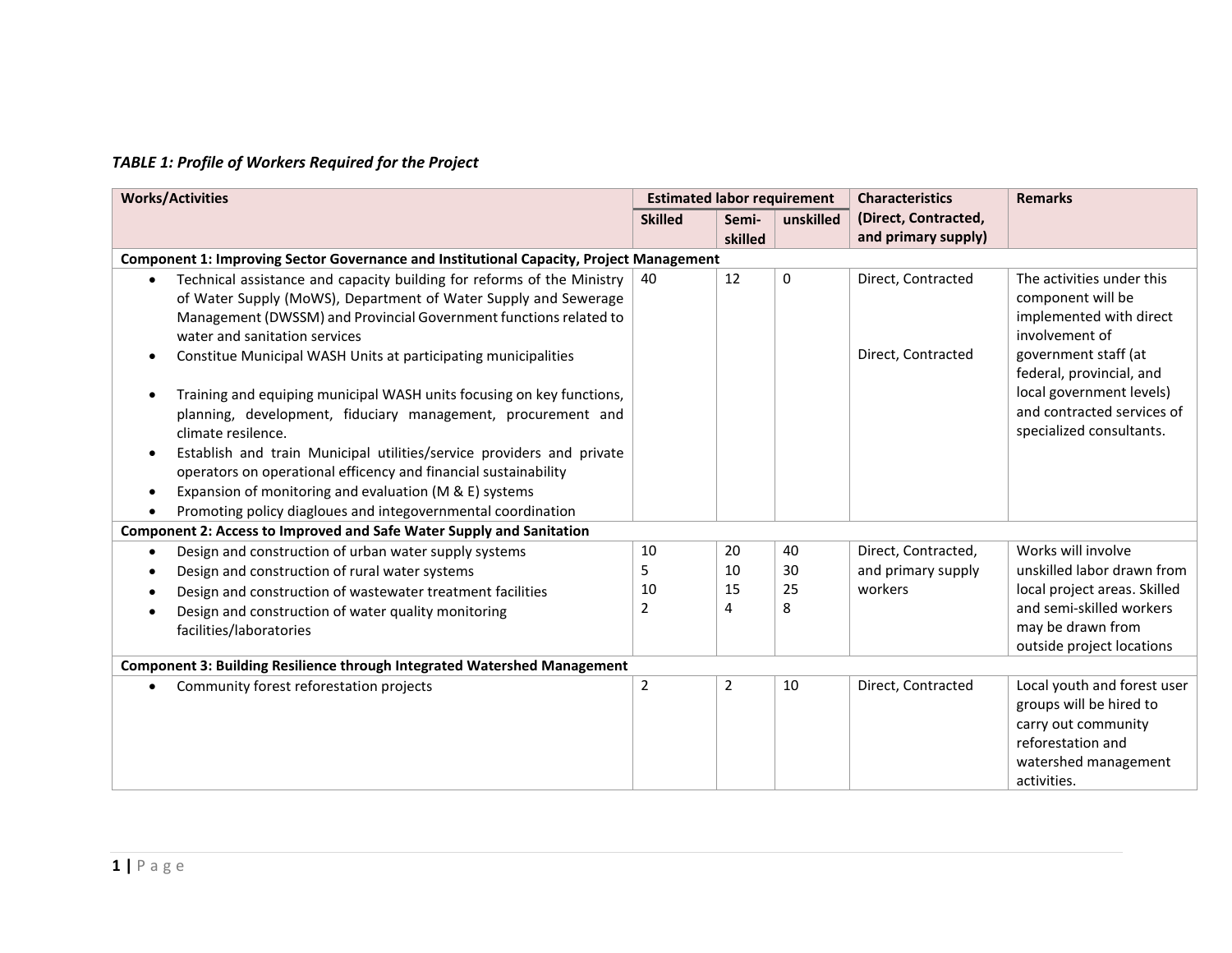## <span id="page-7-0"></span>**2.1 Labor characteristics**

- **Direct Workers:** Workers on the project are largely skilled technical and civil servants (i.e., water engineers, geo-tech engineers, finance and fiduciary staff, Environment and social staff, etc.) and semi-skilled (i.e., drivers), and will be drawn from existing units of the MoWS, DWSSM, and the participating municipalities. These group of workers are national and local and will be complemented by term consultants. The consultants are expected to be skilled in specialized areas of water supply, sanitation, watershed management and conservation; and may be international or drawn from the local consulting firms. Direct workers will serve in the Project Management Unit (PMU) at the DWSSM and the Project Implementing Units (PIUs) at the participating municipalities**. Civil servants that are engaged to serve in the project will remain under their existing government contractual terms and are not covered by the provisions of World Bank ESS2, except on issues related to OHS, forced labor and child labor.** The term consultants and support staff to be hired are likely to work full-time and part-time and will work under clear contractual agreements and conditions of service as per the National Labor Laws and regulations (Labor Act, 2017 and Labor Rule, 2018) and the relevant requirements of the ESS2.
- **Contracted Workers:** Consultants, contractors, sub-contractors and service providers that will execute various project investments will hire 'contracted' workers to perform core project works especially under components 2 and 3, based on their level of skills and project needs. . Component 2, for example, will be implemented using design and supervision consultants, civil contractors, and maintenance companies. The workers to be hired by these consultants and contractors are 'contracted workers' and will include skilled, semi-skilled (e.g., masons, carpenters, steel workers, metal fabricators, etc.) and unskilled manual workers. To the extent possible, all unskilled workers (including women and men) will be sourced from the local communities in the project intervention areas to minimize and disincentivize labor influx. Special considerations will be made to extend work opportunities to women and vulnerable youth including Dalits, Muslims, etc. Based on past experiences, some contracted workers (especially unskilled labor) are likely to be migrants from neighboring provinces and districts.
- **Primary Supply Workers**: Based on the requirement in every component primary supply workers will be recruited by the primary suppliers as required. They include workers involved in supplies of stones, sand, cement, water and sanitation chemicals, seedlings and other raw materials. Risk related to primary suppliers include the tendency to use child labor, forced labor and worker safety concerns in the supply chain. This LMP includes provisions to address these issues.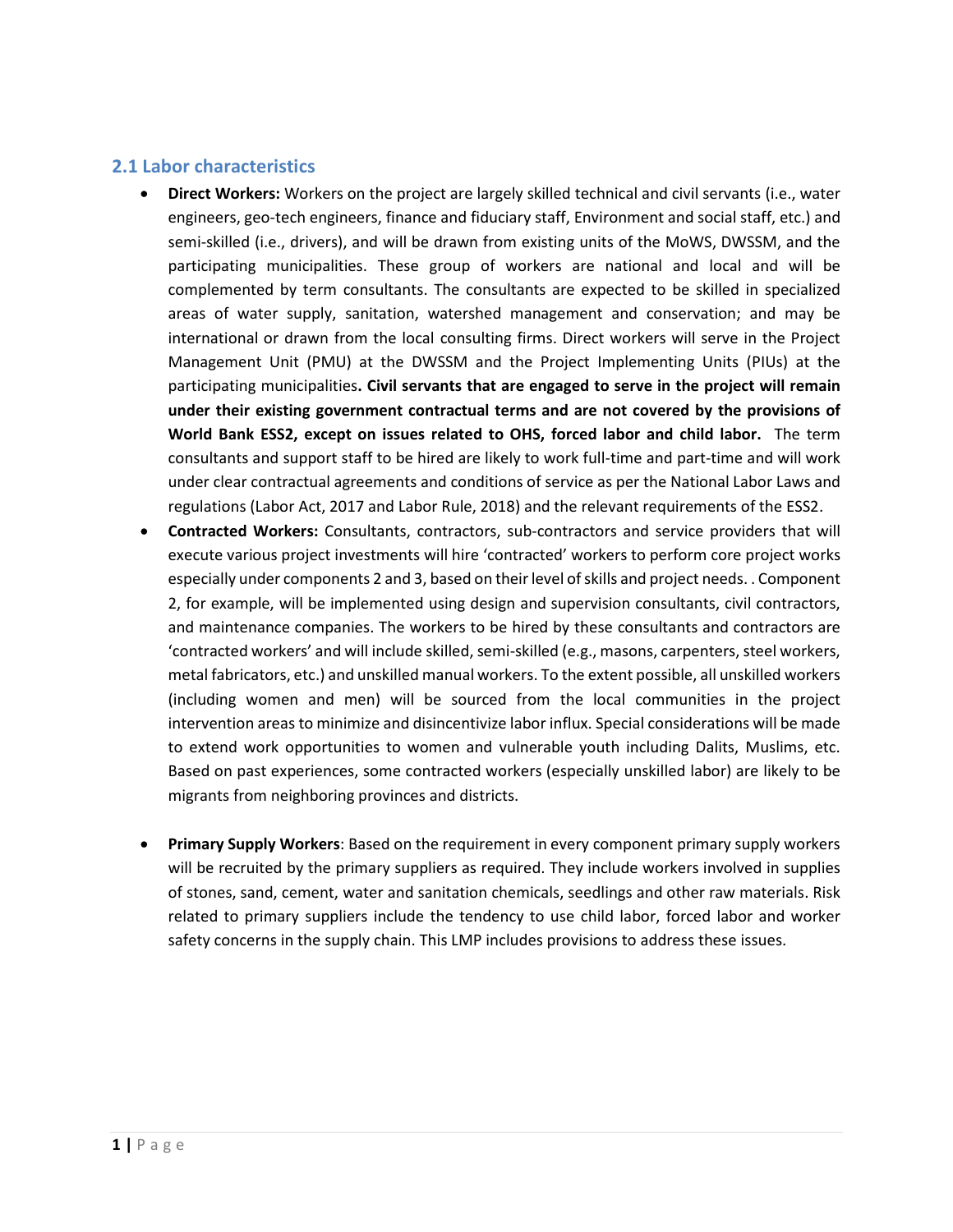#### <span id="page-8-0"></span>**2.2 Timing and sequencing of labor**

Timing and sequencing of workers in this project are considered along the following stages: project preparation, design phase, construction, and closure. <sup>2</sup> *Direct workers,* mostly skilled, semi-skilled, parttime, and full-time consultants (Design consultants, ESIA/RAP consultants, etc) and support staff are involved in project preparation, formulating project ideas, and conducting early feasibility and consultation activities. Their deployment will increase overtime as specialized consultants are hired to support design and construction of key investments under component 2 and 3 of the project. *Contracted workers,* mostly semi-skilled and unskilled, will be deployed during construction activities under component 2. The involvement of these workers is expected to terminate when construction works are complete, although few unskilled workers will be maintained beyond construction to maintain forest nursery and plantation activities under component 3 of the project. The relevance of *primary supply workers* is expected to be intermittent. The services of primary suppliers are likely to be limited to supply of raw materials for construction, chemicals for water processing during operation, and other raw materials.

#### <span id="page-8-1"></span>**3.0Assessment of key potential labor risks**

This section is informed by the World Bank's Environmental and Social Risks Review Summaries (ESRS), the project ESMF and experiences from similar water and sanitation investments carried out by the MoWS. The main labor-related risks and impacts associated with the project are:

- I. *Occupational health and safety*: the potential for workers to operate and/or live under hazardous conditions; accidents from falls and maluse of tools, equipment and machines during works; and the potential COVID-19 outbreak among workers and communities especially where labor camps are in use. As part of institutional arrangements, NWGIP intends to dedicate staff to provide orientation and training, maintain accident records and conduct regular toolbox meetings on project sites.
- II. *Labor influx:* construction works at the participating municipalities are expected to induce influx of workers to project communities in search of work and other project benefits. In the rural municipalities, there may be need to host semi-skilled and skilled workers in labor camps since this caliber of workers are largely non-existent in the rural environments. Labor-influx in localized settings can increase demand and overwhelm local facilities (e.g., water, electricity, housing, food, etc), pose sexual exploitation, abuse and harassment (SEA/SH) risks to host communities, etc. NWGIP will encourage contractors to recruit 100 percent of unskilled workers from the project-affected communities to localize project benefits, disincentivize labor influx from outside, avoid or minimize the need for labor camps, and reduce labor management cost. In the urban Surkhet, Dipayal and Silgadhi towns, external workers, who will be few in numbers, will be accommodated in rental units within the townships.

 $<sup>2</sup>$  Note that these phases are not typical project life cycle stages. Rather they are only indicative and considerate of</sup> the how workers will be deployed overtime.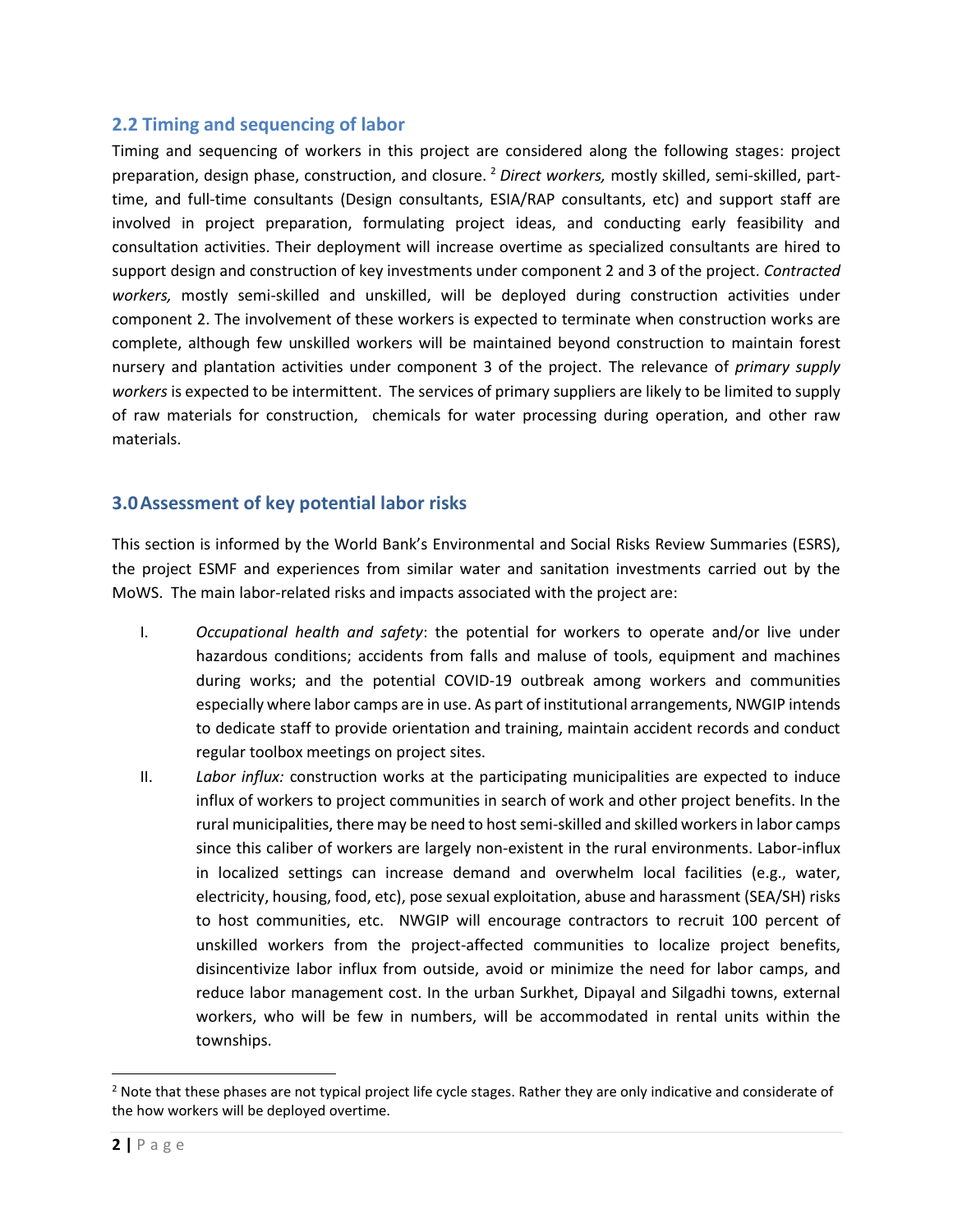- III. *COVID-19 and communicable diseases:* labor influx and labor camps can facilitate disease transmission from workers to local communities or among workers at labor accommodation facilities. Without adequate mitigation measures, communicable diseases such as COVID-19, HIV/AIDS, etc can spread among workers.
- IV. *Sexual exploitation and abuse and sexual harassment (SEA/SH):* SEA/SH risk of the project is assessed to be moderate. Works under components 2 and 3 are labor-intensive and are likely to induce inflow of workers to project areas, leading to change in community dynamics and abet risks of potential risks of illicit crimes and multiple forms of GBV such as sexual abuse and exploitation, forced/early marriages, child labor, coerced human trafficking and other communicable and sexually transmitted STD, particularly impacting girls and women. A standalone SEA/SH action plan has been prepared and will be implemented along with this LMP to address SEA/SH risks. The Action plan focuses on capacity building, creating awareness about SEA/SH; identifying service providers; developing CoCs for project personnel and workers; strengthening institutional mechanisms that aid in accessing grievance redressal etc. The plan will be applicable to the implementing agency including the client, supervision consultant and contractors to cover Project's footprint and adjoining communities and stakeholders
- V. *Child and Forced Labor:* The risk of child labor will be mitigated through Certification of laborer's age. This will be done by using the legally recognized documents such as the National Identification Card, and Birth Certificate. Further, awareness sessions will be conducted among the communities to sensitize them on the prohibition and negative impacts of child and forced Labor. Local municipalities will continue to raise awareness against child labor and forced labor.

Specific requirements to manage risks associated with labor influx, related to the interaction between project workers and local communities, such as communicable diseases and gender-based violence, will be managed through contractual requirements, codes of conduct and training set out in this document. These procedures are guided by national legislation.

## <span id="page-9-0"></span>**4.0 Brief overview of labor legislation: terms and conditions**

The Constitution of Nepal, 2015 guarantees fundamental rights for workers such as the Right against exploitation (article 29); the Right to a clean and healthy environment (article 30); Rights to fair labor practice including appropriate remuneration, facilities, and contributory social security (article 34); the rights of the child (article 39), including prohibiting the engagement of children in factories, mines or any hazardous work; and the Right to social security of different categories of marginalized communities and individuals (article 43). In the case of access to project-related jobs and procurement opportunities, Article 18(3) of the constitution enjoins the State not to discriminate against citizens on the grounds of caste and tribe. In principle, these provisions are generally consistent with the objectives and requirement of ESS2 and will guide the terms and conditions of workers under NWGIP.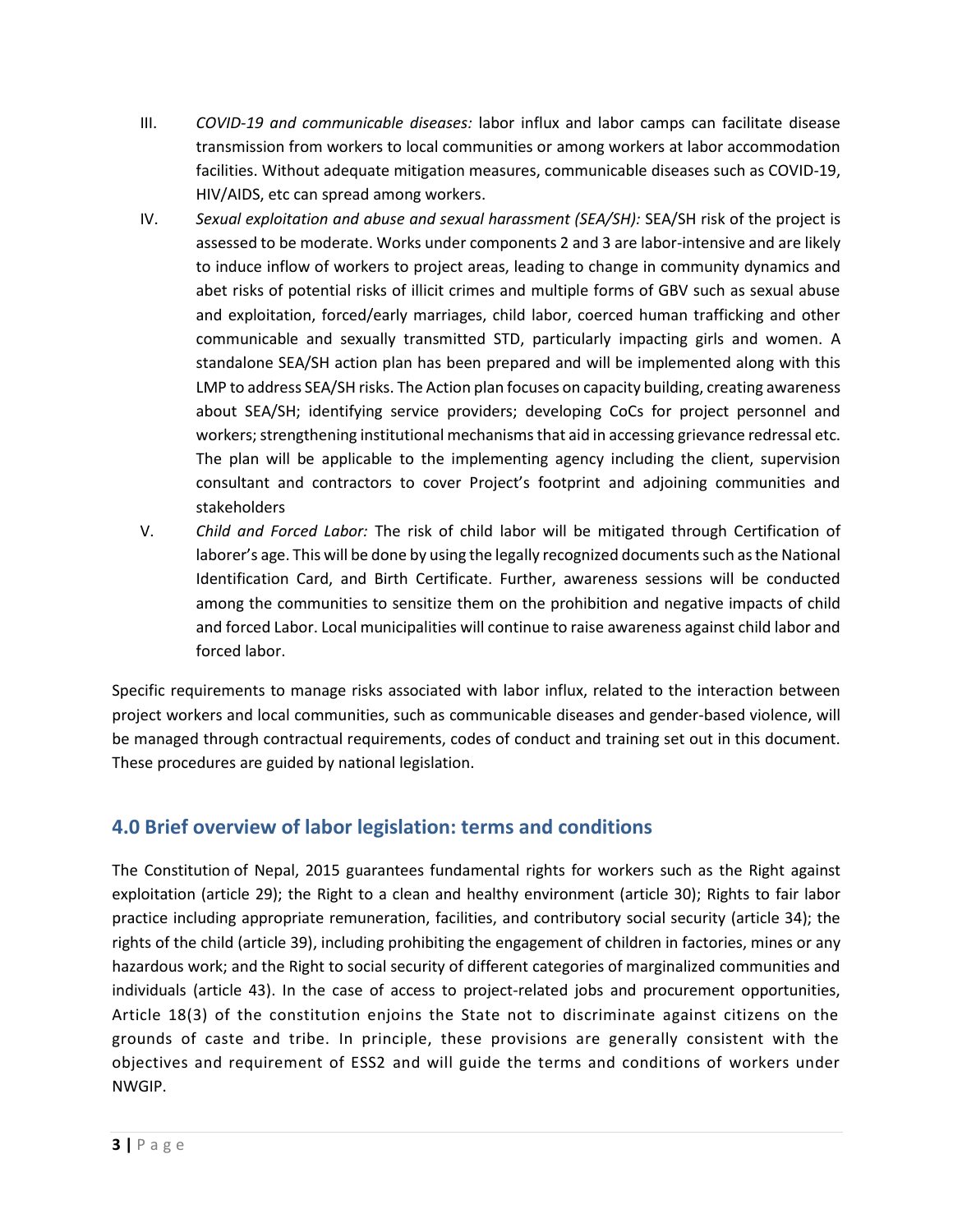| <b>WB ESF Standard</b>                     | Gaps                                                         |
|--------------------------------------------|--------------------------------------------------------------|
| <b>ESS2: Labour and Working Conditions</b> | (i) The Labour Act does not specifically require that        |
|                                            | development projects be assessed and reviewed in terms of    |
|                                            | labour and working conditions including OHS requirements     |
|                                            | before approval.                                             |
|                                            | (ii) The Labour Act does not require development projects to |
|                                            | prepare Labour Management Plans/Procedure or OHS Plan.       |
| <b>ESS4: Community Health and Safety</b>   | Community health and safety issues are covered under EIA     |
|                                            | regulation, although these regulations provide no explicit   |
|                                            | guidance on how development projects should respond to       |
|                                            | those issues.                                                |

#### **Table 2. Main gaps between GoN laws (terms and conditions) and WB ESF Standards**

The provisions of the constitution relative to the terms and conditions of workers are further codified in the Labor Act, 2017 and Labor Rule, 2018, guaranteeing the rights, interest, facilities, and safety of workers and to establish harmonious work culture between employers and employees. The terms and conditions stipulated in the labor act which applies to this LMP and the project are as follows:

- Prohibition against engagement of force labor, bonded labor, child labor, discrimination. The act also promotes equal pay for equal work.
- Provision that employment contracts should include (a) nature of employment, (b) primary work of the Employee and his/her position, (c) statement that the Employees' Service Rule will be integral part, (d) remuneration, (e) benefits, and (f) terms of the employments of the Employee (g) date, time and schedule of work, (e)payment mode, (f) right to treatment and such other matters as prescribed.
- Provision of part time work and social security for the workers
- Provision for issuing work permit for foreign labor.
- Provisions for labor supply and the responsibility of the suppliers towards workers. This states employer must obtain the employees from licensed labor suppliers. If outsourced employees are not from the licensed labor supplier, they are deemed to be employees of the main employer. The employer should ensure the employees are provided minimum remuneration and facilities as per this act.
- Fundamental provision on Occupational Health and Safety (OHS) including role and responsibility of suppliers and manufacturer.
- Provisions for special types industries and facilities provided.
- Provision for good culture of work, and discipline at work and performance for labor
- Provision for labor audit for each workplace.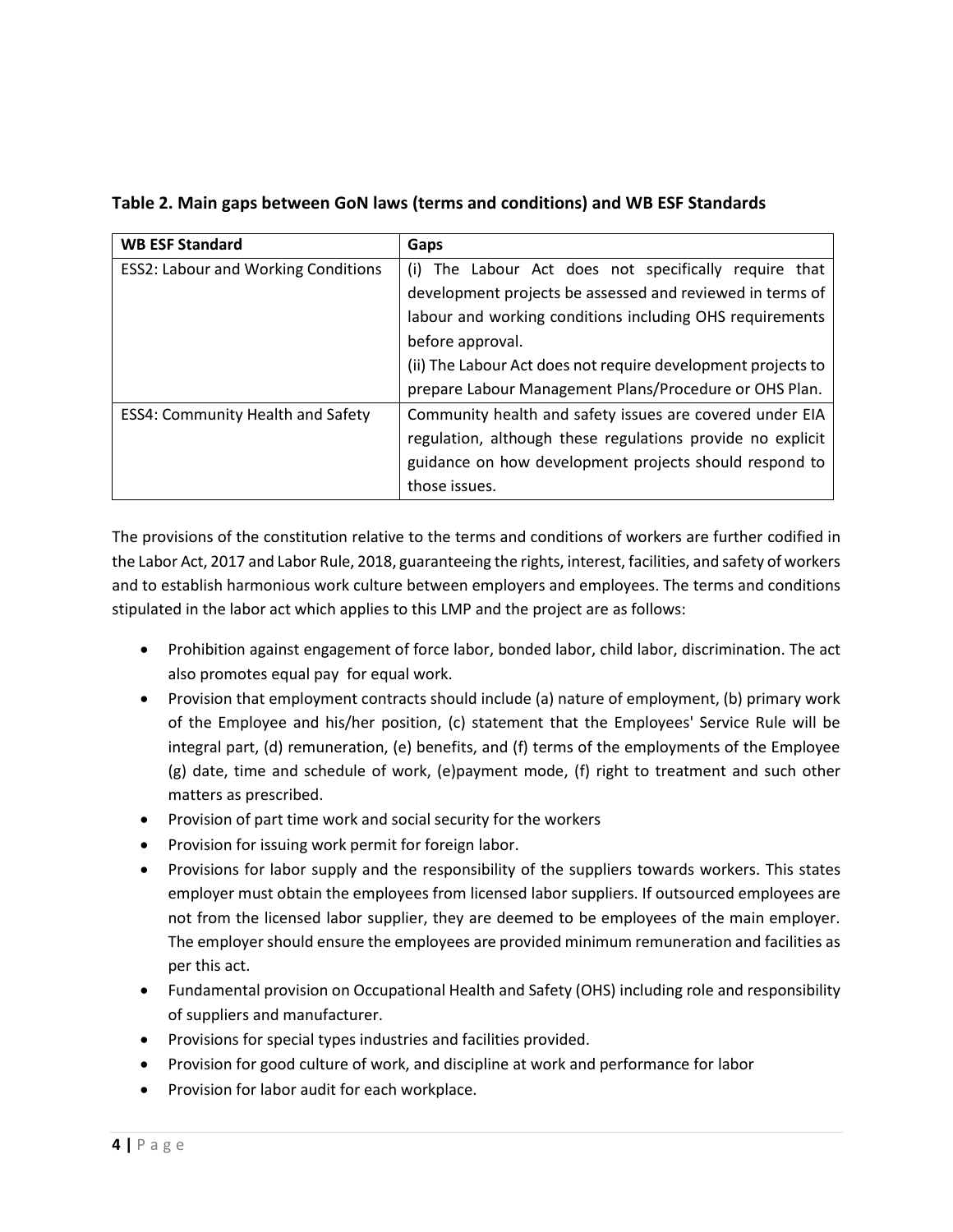- Provision against harassment, and sexual abuses.
- Provision for collective bargaining.
- Provision not to be employed without employment agreement
- Provision for termination of employment.

In respect of risks of child labor, the Child Labor (Prohibition and Regulation) Act, 2000 and Labor Act 2017, section 5 prohibits the engagement of children in factories, mines, or similar risky activities. The Act also enjoins persons engaging children in other activities to do so with necessary protection of their health and security. Section 3 of the Act strictly prohibits the engagement of children 14 years or below in any works as a worker. Equally, under Section 4, engagement of children in works as a laborers against his/her will by way of persuasion, misrepresentation or by subjecting him/her to any influence or fear or threat or coercion or by any other means is prohibited. Under Section 6, in case any Enterprise, engaging a child in works, must get an approval from the concerned labor office (LO) or any authority or official prescribed by that office and form the fathers, mother or guardian of the child.

The labor law of Nepal clearly describes all things related to labor and workforce including wage and salary, termination, redressing, work environment, female workers, recruitment, unionization, child labor and other issues that are relevant to ESS2. Key relevant provisions of the Labor Act 2017 and regulation 2018 include the following:

- *Work hours:* Working hours of 8 hours a day and 48 hours a week as per section 28 of Labor Act, 2017. Overtime prescribed for 24 hours per week as per section 30 of this Act. The employer will be required to pay the worker one and a half times more of the basic wage for regular work if he employs overtime as per Section 30. In respect of female workers, the Act requires employers to make arrangement for transportation of female employees in a way that the working period begins after sunrise and ends before the sunset.
- **Wages:** The term "Wages" means all economic benefits including salary, bonuses, and remuneration for overtime work, holiday or leave, termination of employment or other additional remuneration payable under the terms of employment. Every employer is responsible for the payment of wages to workers employed by the employer. In the case where the wages of a worker employed by a contractor are not paid by the contractor, the wages must be paid by the employer of the establishment. The maximum wage period is one month. The wages of every worker must be paid before the expiry of the  $7<sup>th</sup>$  working day after the last day of the wage period in respect of which the wages are payable.

Wages for public sector work are set by the National Pay and Wages Commission and may not be disputed. In the private sector, wages are set by the industry, and collective bargaining rarely occurs due to high unemployment and worker concerns over job security. The legal workweek is 48 hours, with one day off mandated.

The Government of Nepal, Ministry of Labor, Employment and Social Security has recently prescribed the minimum remuneration/wage of the worker/employees under Section 106 of the Labor Act, 2017 (2074)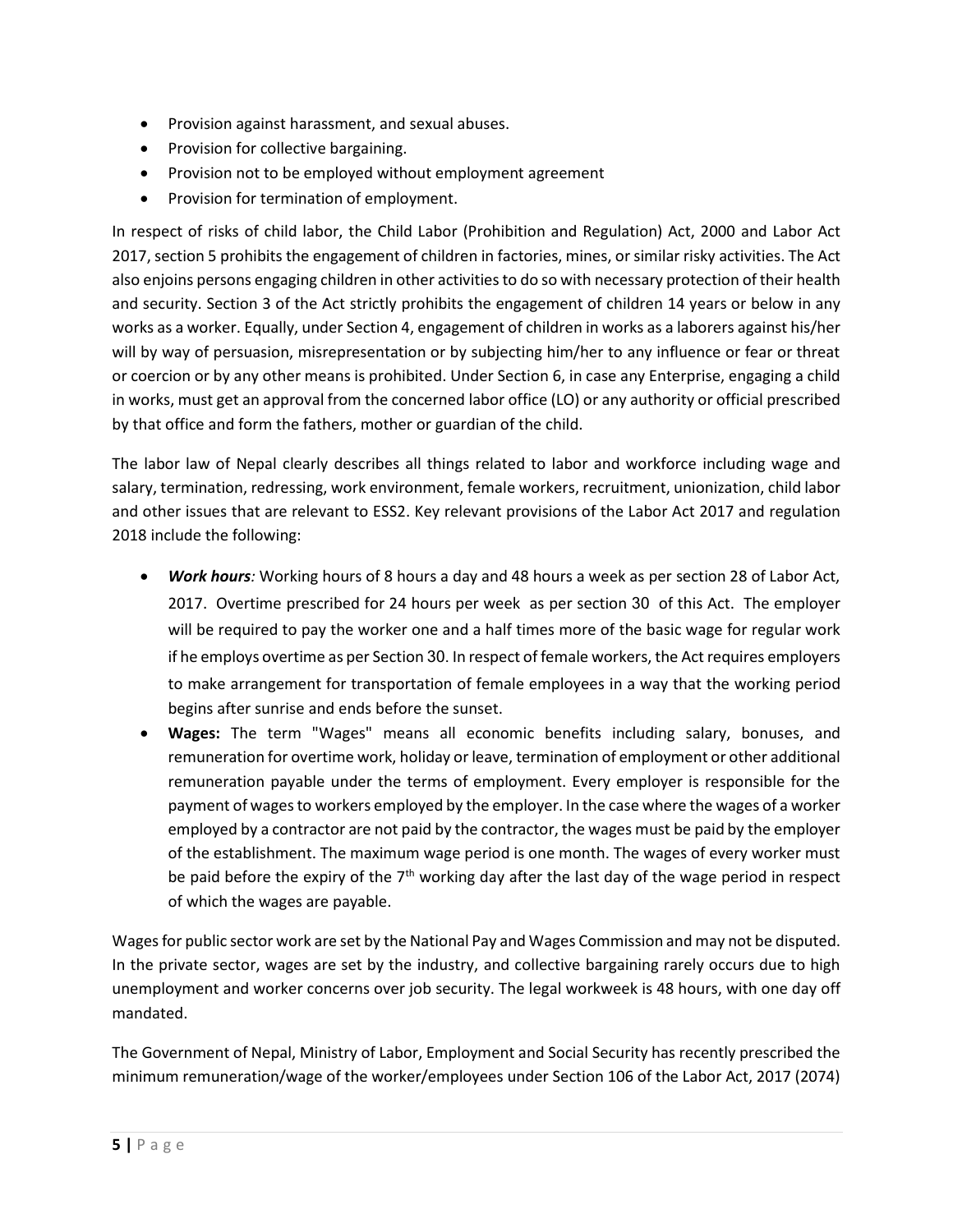("**Labor Act**") by publishing a notice in Nepal Gazette (Volume 68, August 16, 2018 (2075-04-31) Number 20) on Aug. 16, 2018 (2075-04-31) ("**Gazette Notice**").

The Ministry has prescribed separate minimum remuneration/wage for the workers/employees working (a) other than tea estate ("**Minimum Wage Other than Tea Estate** ") and (b) in the tea estate ("**Minimum Wage Tea Estate** "). In addition to the Minimum Wage/Remuneration specified above benefits including Provident Fund and Gratuity provided under the Labor Act and Contribution Based Social Security Act 2017 (2074) and other prevailing laws should be provided.

Where the employment of a worker is terminated by retirement or by the employer, whether by way of retrenchment, discharge, removal, dismissal or otherwise, the wages payable to him must be paid before the expiry of the 30th working day from the day on which his employment is so terminated. Wages have to be paid in legal tender, through cheque and in some cases (given the requirement of the labourers) through an electronic transfer in favour of the bank account of the worker or through any other digital medium. Wages must be paid on a working day. No deduction can be made from the wages of a worker except those authorized by the Labor.

- **Trade union:** As per the Labor Act, in an entity with 10 or more employees, there should be a collective bargaining committee. The Act also defines as to how the committee should be formed such as by authorized trade union or by all the trade unions in absence of authorized trade union or by the signature of 60 percent workers in absence of any trade union. The member of the committee should be at least 3 but not exceeding 11. The committee is authorized to submit collective demands, negotiate and settle the demand, among other things.
- **Regular leaves and benefits:** According to Labor Act 2017, every worker must enjoy paid sick leave, casual leave, and festive holiday, mourning leave. The laborers would get festival allowances as per the rules. The Act has also made it compulsory maternity leave from 2 weeks before the delivery up to at least 6 weeks after the delivery.
- According to the provision in the Labor Act, a worker can save home leave and sick leave for 90 days and 45 days respectively. Similarly, this Act has made provision for the labor involved in nonstop and continuous work to get one day substitute leave if s/he work on weekly leave or public holiday.

There have been also major changes in the terminal benefit provided to the employees such that the benefits are provided to each laborer irrespective of length of service or nature of employment. The Previous Labor Act provided the terminal benefits to the permanent employee and for certain benefits such as gratuity the employee should have completed certain year of services. The eligibility criteria have been removed by the New Labor Act. There have been also changes in the benefits such as rate of gratuity and leave encashment etc.

• **Maternity/Paternity leave:** Female worker will get paid maternity leave. An expectant mother would be entitled to 98 days maternity leave. Fully paid up to 60 days after submission of the necessary documents. The new act also provides for 15 days fully paid paternity leave. If the authorized medical doctor recommends that the woman labor who needs additional rest for the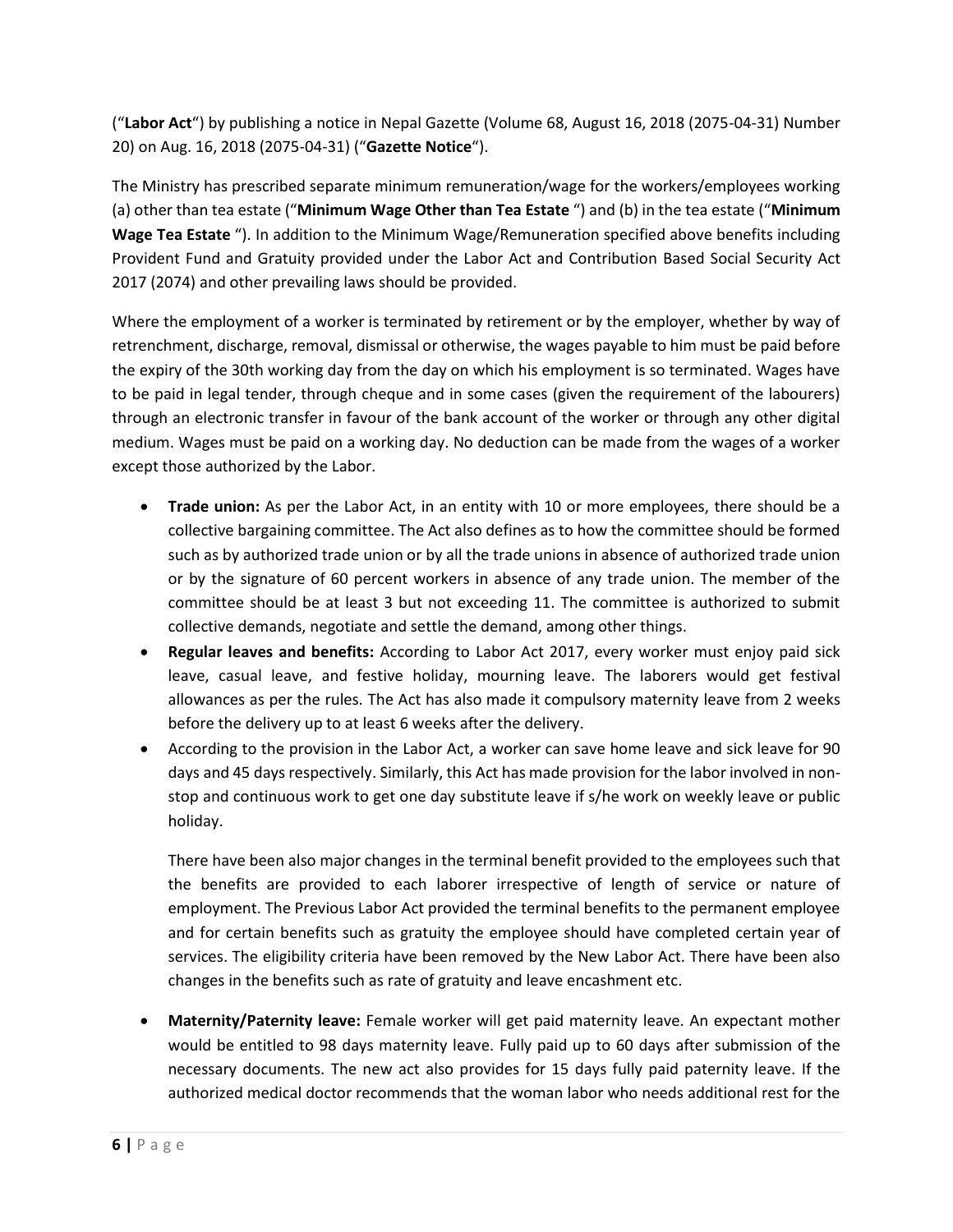health of her or her baby, the employer may approve an additional one month's unpaid leave in addition to the maternity leave or leave may adjust for other leave.

- **Safe work environment- Health/ Safety/ Welfare:** Where 20 or more employees are engaged, employer shall constitute a Safety and Health Committee as per sec 74 of the New Labor Act. There were no such provisions in the previous act. Where 10 or more employees are engaged in the entity, employer shall also constitute the Collective Bargaining Committee as per sec 116 of the New Labor Act. This act also ensures employee safety, health and resolving any kind of disputes and unfairness also.
- **Social Security:** The Labor Act requires the retirement fund such as (a) gratuity, and (b) provident fund to be deposited in the Social Security Fund. There has been separate law on social security. The parliament has enacted the Social Security Act, 2017 (2074) which has also been also obtained the accord of assent of the President on August 16, 2017.
- **Provision to formulate safety and health policy**: Under the Labor Act or the rules enacted under this Act, employers are required to formulate and implement policies regarding the safety and health of workers and other persons in the workplace.
- **Notice periods:** The employee can terminate the employment voluntarily by submitting a resignation letter. The employer must approve the resignation within 15 days and provide a notice there of to the employee. Even if the employer does not approve the resignation the resignation becomes effective on the next day of the expiry of the 15-day time. However, if the employee continues to work in the entity even on the effectiveness of resignation in such situation the resignation is deemed cancelled.

Termination is considered a "discharge" in the case that an employee is fired for reasons of mental or physical incapacity, illness or other reasons not related to misconduct by the employee. An employer must pay compensation when a termination is unrelated to discharge or dismissal and must give justification when they do terminate on grounds of discharge or dismissal.

Section 132 of the New labor Act prohibits the sexual harassment and violence in the workplace. If anyone found to be involved in the sexual misconduct the service may be terminated based on seriousness of offence.

**Non- Applicability of the Act:** As per sec 180 of the act, it is not applicable to the following entities:

- Civil Service
- Nepal Army, Nepal Police, Armed Police force.
- Entities incorporated under other prevailing laws or situated in the Special economic Zones to the extent separate provisions are provided.
- Working journalists, unless specifically provided in the contract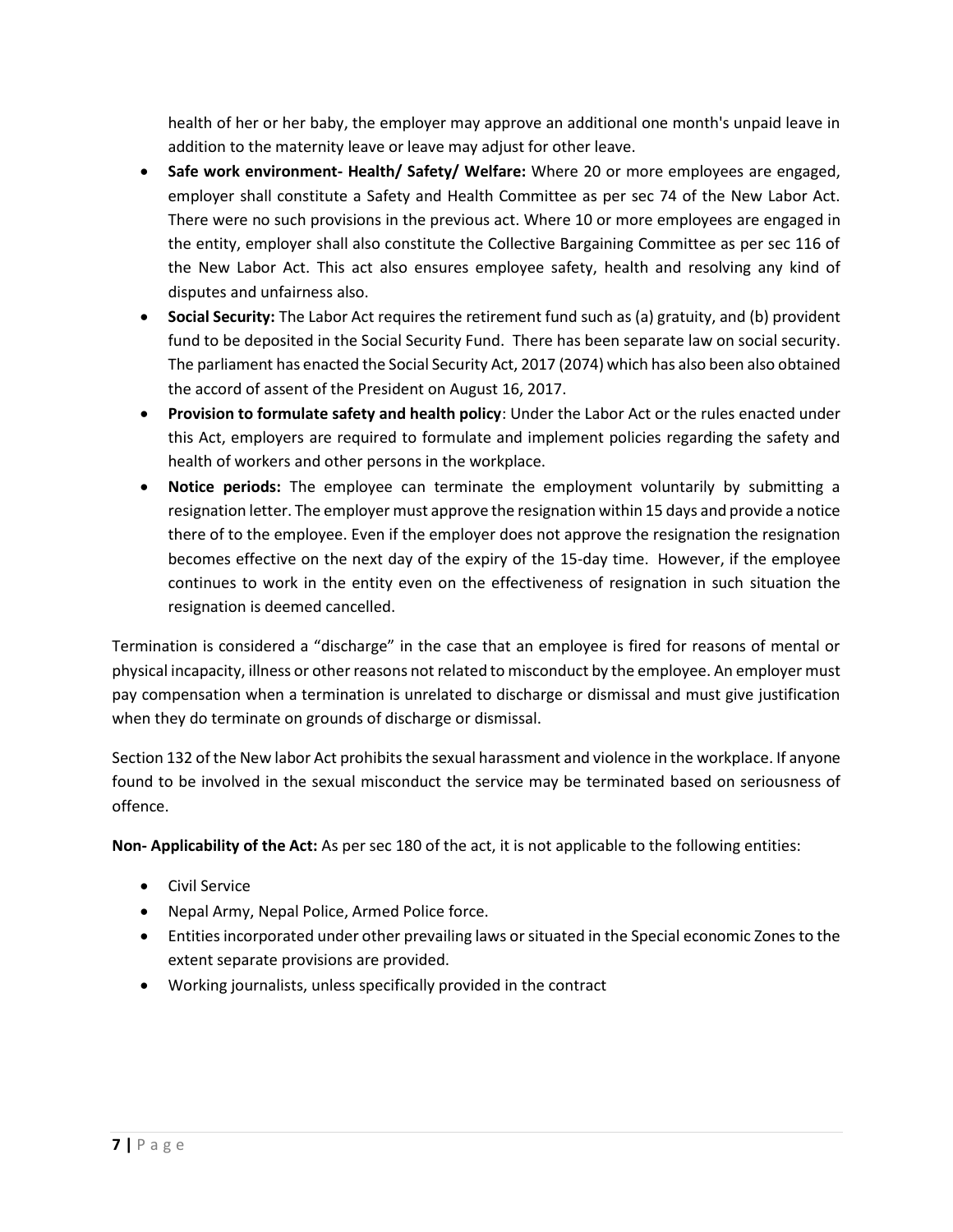## <span id="page-14-0"></span>**5.0 Brief overview of labor legislation: occupational health and safety**

The special provision related to OHS and working condition has been stipulated in the chapter 12 and chapter 7 of labour act and labour rule respectively. The legal obligations applicable in this LMP are:

- Provision to demonstrate OHS policy at workplace.
- Responsibility of employers towards employee such as information, facility, personal protective equipment and training on OHS.
- Provision regarding the protection of non labours such as visitors and others.
- Appointment of responsible person at the workplace for OHS implementation.
- Obligation of manufacturer, importer and suppliers for assurance of OHS for their goods and services. This will apply to matters of primary supplies under this project
- Responsibility of labours for work and use of safety gears.
- Formation of safety and health committee at worksite.
- Provision for immediate shutdown of work and machineries in case of severe OHS concern.
- Special provision for OHS for eye protection, protection against harmful chemicals, operation of pressurized machine/vessel, machine guarding, handling/lifting of load, fire protection, provision against fatigue.
- Information to respective LO against accident, fatality and disease happened due to work.
- Provision for treatment and prevention of communicable diseases.
- Provision for easy and harmless work for special condition of workers such as pregnant.
- Specifies requirements for workplace in terms of health and safety such as (a) proper cleanliness, (b) passage of fresh air, proper light and temperature, (c) solid waste management, (d) noise control measures, (e) 15 cubic meter space to Employees to the extent possible as per the nature of work, (f) healthy drinking water, (g) bathroom or modern toilet, (Separate toilets for men and women and especially women friendly toilets i.e., provision for proper management of menstrual pads.) (h) tobacco free zone, (g) mandatory medical check-up for the entities undertaking health hazardous activities, (i) provide appropriate time for the lunch to the Employees, (j) childcare centre for children under three years.
- Provision of onsite first aid and primary health care.
- Provision of accident investigation, inventory of work-related diseases and compensation

There are basically two components of CHS. One is the physical safety of project communities who are exposed to the project activities during construction and operation, including risks of accidents and risks of violence due to increase in crimes and cultural conflict between locals and migrant population. The other pertains to the exposure and/or increased risks of diseases by the community due to influx of people during construction and operation and due to the changes in the project area, including pollution and ecological change. The physical safety aspects are partly addressed by the OHS provisions of Labor Act. Other laws have specific provisions that address part of ESS4.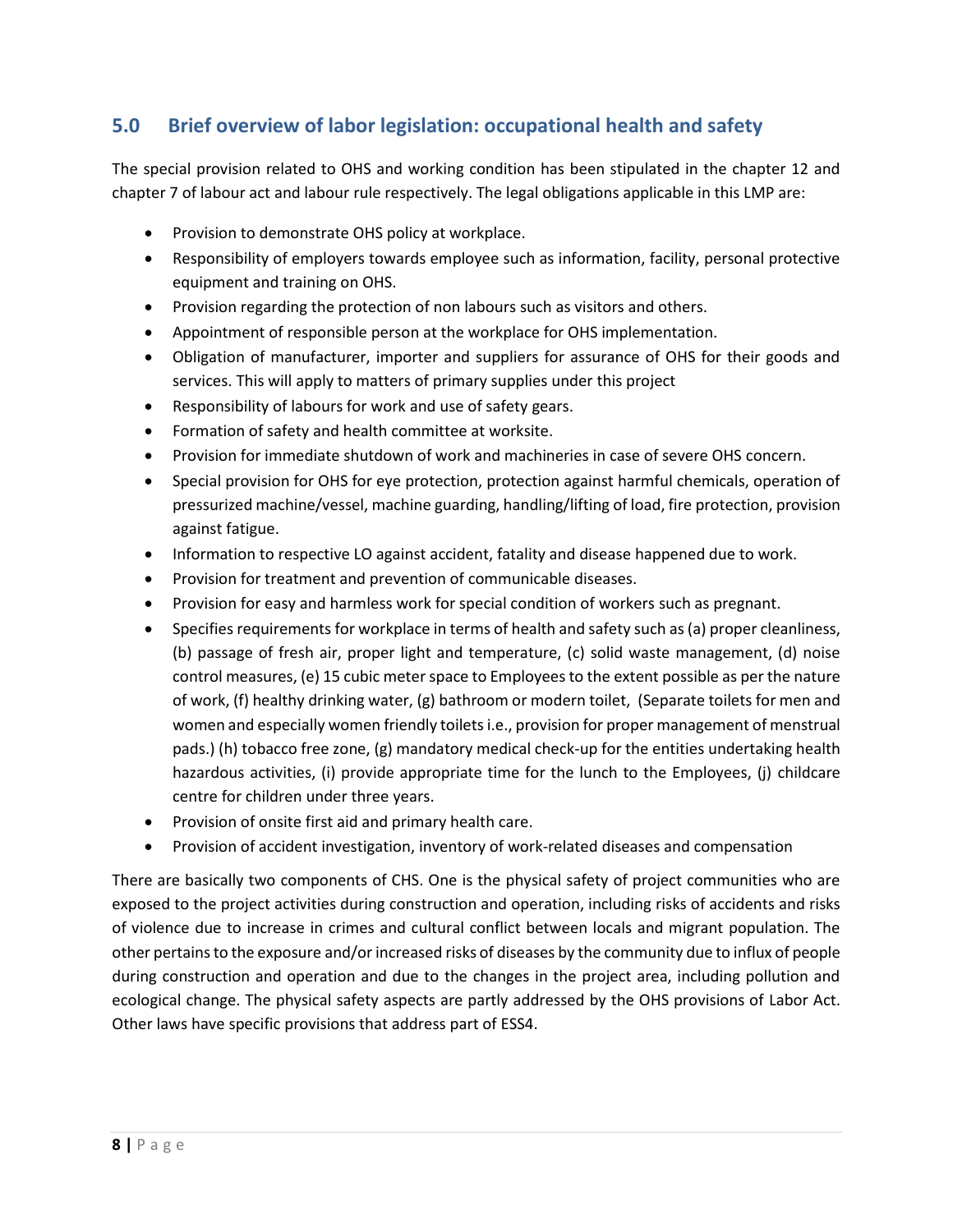#### **Health and Safety Offences:**

The Labor Act provides stringent sanctions for the violation of the provision of such Act. The Sanctions include fine, imprisonment or both. The authority to impose sanction also depends on nature of violation. As per the law there are three institutions viz; the Labor office, Labor department and Labor court.

An entity found guilty of discriminating against workers may be fined up to NRs 100,000 with an order to maintain equality among workers going forward. Similarly engaging a worker without appointment letter or employment agreement can attract a fine up to NPR. 500,000 at a rate of NPR. 10,000 per worker; the order to conclude an employment agreement and provide an appointment letter shall also be given. Additionally, engaging a bonded labor can attract an imprisonment up to 2 years or fine up to NPR. 500,000 or both. The Labor Court may require the offending entity to provide such bonded labor with remuneration, allowance, and other facilities, as well as to indemnify the bonded labor with an amount double such remuneration, allowance and other facilities.

If the entity does not make health and safety arrangements knowingly and as a result the worker dies or suffers physical or mental injury: Imprisonment up to 2 years, except otherwise provided. Such person suffering the injury should be compensated.

| <b>Key Elements of ESS2</b>    | <b>Provisions in the Labour Act</b>                                  |
|--------------------------------|----------------------------------------------------------------------|
| Equal Opportunity and<br>Non-  | The law contains important provisions prohibiting discrimination     |
| discrimination                 | based on sex and disability, including equal wages for equal work.   |
| Timely payment                 | Wages must be paid before the expiry of the $7th$ working day after  |
|                                | the last day of the wage period.                                     |
| Working hours and overtime     | 48 hours per week extendable up to 72 hours with 24 hrs overtime     |
| Worker rights.                 | Regular leaves and benefits.                                         |
|                                | The employer must provide reasons for termination.                   |
| Prevents use of all forms of   | Below 18 years of age shall not be required or allowed to work in    |
| forced labour and child labour | any factory.                                                         |
| <b>OSHS</b>                    | The law provides for comprehensive OHS (See Annex 1 for details)     |
|                                | and empowers DIFE to conduct inspections of establishments and       |
|                                | to impose penalties for violations or non-compliance.                |
| Children at Working Age        | No children at work                                                  |
| Women                          | 60 days of paid maternity leave for expectant mothers is mandatory   |
| People with disabilities (PWD) | Person with Disabilities Rights and Protection Act 2013 provides for |
|                                | rights to discrimination-free employment opportunities               |

**Table 3: Consistency between Nepal Labour Act with key elements of the ESS2**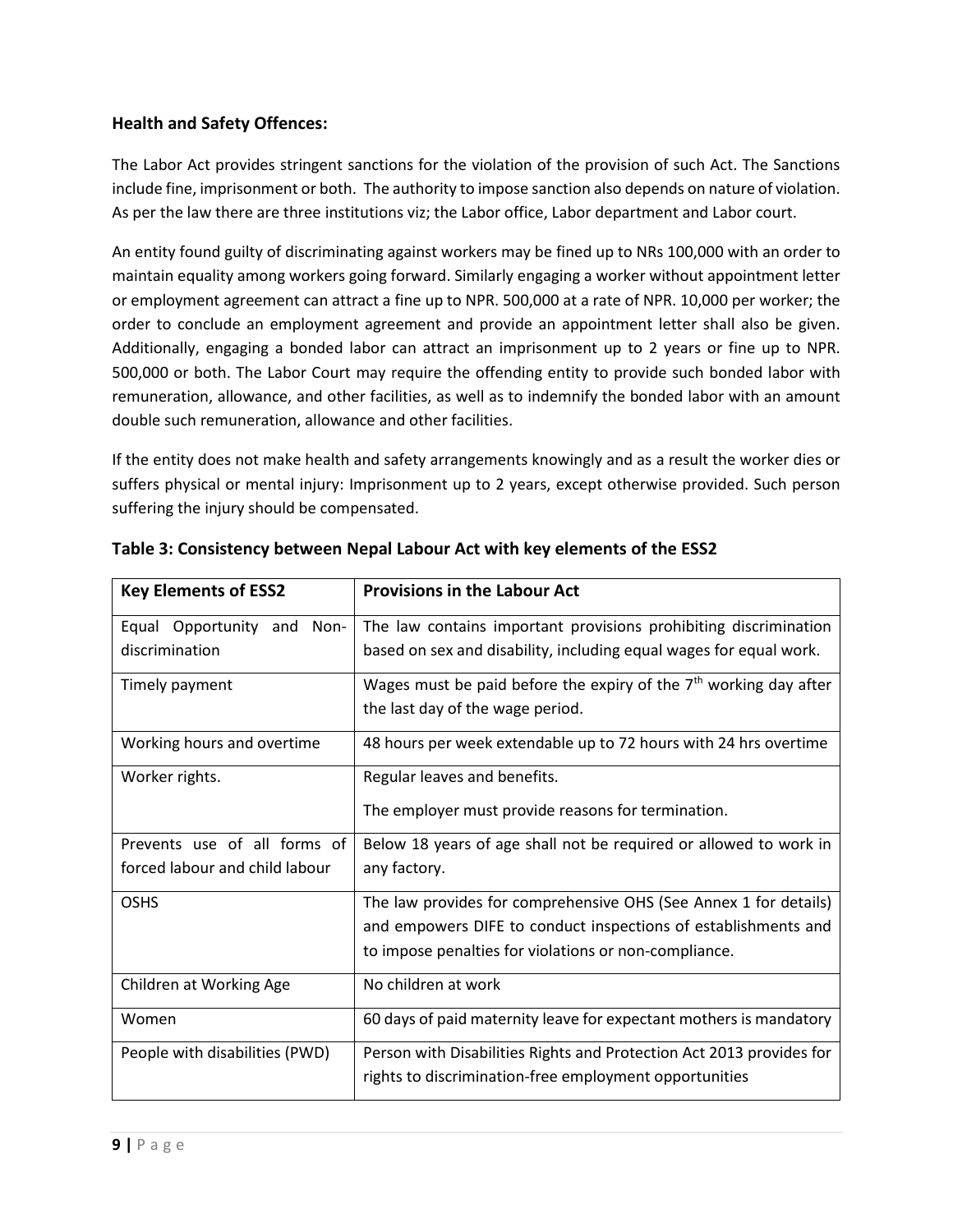| <b>Migrant Workers</b>                                 | No special provisions for migrant workers                                                                                                                                                                                                                                                                                                                                                  |
|--------------------------------------------------------|--------------------------------------------------------------------------------------------------------------------------------------------------------------------------------------------------------------------------------------------------------------------------------------------------------------------------------------------------------------------------------------------|
| <b>Contractor Workers</b>                              | In the case where the wages of a worker employed by a contractor<br>are not paid by the contractor, the wages must be paid by the<br>employer of the establishment.                                                                                                                                                                                                                        |
| <b>Community Workers</b>                               | The labour law does not recognize community workers as defined in<br>the ESS2 and hence does not provide any special considerations for<br>such contracting arrangements. The law requires that all labour<br>supply contracting agency will have to be formally registered, and<br>workers should first be the responsibility of the contracting agency.                                  |
| Supplier/Supply Workers                                | The law does not assign any responsibility to the project on the<br>supplier's labourers and their working conditions. Workers of<br>suppliers will have to be the responsibility of the suppliers.                                                                                                                                                                                        |
| Freedom of association<br>and<br>collective bargaining | Where 10 or more employees are engaged in the entity, employer<br>shall also constitute the Collective Bargaining Committee as per sec<br>116 of the New Labour Act but the government does not permit any<br>collective demand in following area providing essential service, or<br>(b) established in Special Economic Zone, (c) state of Emergency<br>declared as per the Constitution. |
| Access to a grievance redress<br>mechanism             | Employees can seek direct civil law redress from the Labour Courts<br>for complaints regarding terms and conditions employment and<br>wages.<br>While health and safety, maternity welfare and child labour<br>offences are subject to criminal prosecution.                                                                                                                               |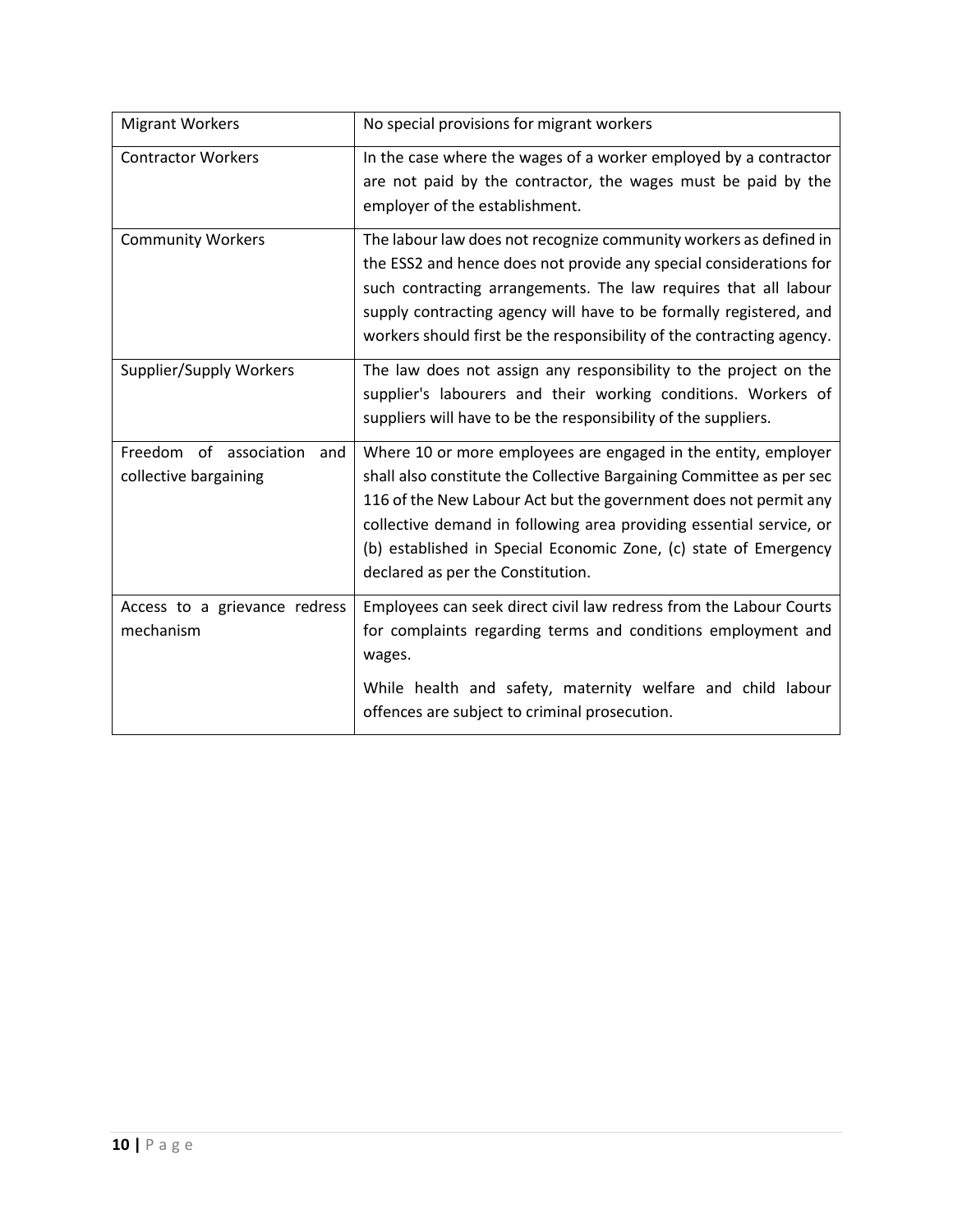## <span id="page-17-0"></span>**5.0 Responsible staff**

The NWGIP will be implemented at three levels of government: National, Provincial and Local government. Key project staff will be responsible for engagement and management of labor-related issues at the national and local levels. In addition, contractors responsible for contracted workers will be responsible for OHS issues related to their contracts.

| Level of government/responsible officer(s)                                                                  | <b>OHS roles and Responsibilities</b>                                                                                                                                                                                                                                                                                 |  |  |
|-------------------------------------------------------------------------------------------------------------|-----------------------------------------------------------------------------------------------------------------------------------------------------------------------------------------------------------------------------------------------------------------------------------------------------------------------|--|--|
| <b>National level/PMU</b>                                                                                   |                                                                                                                                                                                                                                                                                                                       |  |  |
| Project Coordinator/Engineer                                                                                | overall responsibility to oversee all<br>$\bullet$<br>aspects of the implementation of the LMP                                                                                                                                                                                                                        |  |  |
| Design and supervision Consultant                                                                           | to ensure contractor compliance<br>$\bullet$<br>Incorporate labor-related requirements<br>$\bullet$<br>into procurement of works and suppliers<br>Engagement<br>and<br>management<br>οf<br>contractors<br>Conduct health and safety induction to<br>contractors and workers                                           |  |  |
| <b>Participating municipalities/PIUs</b>                                                                    |                                                                                                                                                                                                                                                                                                                       |  |  |
| Specialists, Project<br>Social<br>Environment<br>and<br>Management Units and Project Implementing<br>Units. | Conduct site visits on OHS<br>Support training of workers on CoC,<br>$\bullet$<br>Workers GRM, SEA/SH, COVID-19, etc.<br>Tracking and reporting on workers' GRM                                                                                                                                                       |  |  |
| <b>Contractors</b>                                                                                          |                                                                                                                                                                                                                                                                                                                       |  |  |
| OHS focal persons                                                                                           | Plan and implement contract-specific<br>$\bullet$<br>labor management plans<br>Coordinate toolbox meetings focused on<br>$\bullet$<br>health and safety, SEA/SH, COVID-19,<br>HIV/AIDs, etc<br>Report on OHS performance to PMU on<br>$\bullet$<br>monthly basis<br>Tracking and responding to workers'<br>grievances |  |  |

#### **TABLE 4: kEY STAFF AND RESPONSIBILITIES FOR LABOR MANAGEMENT**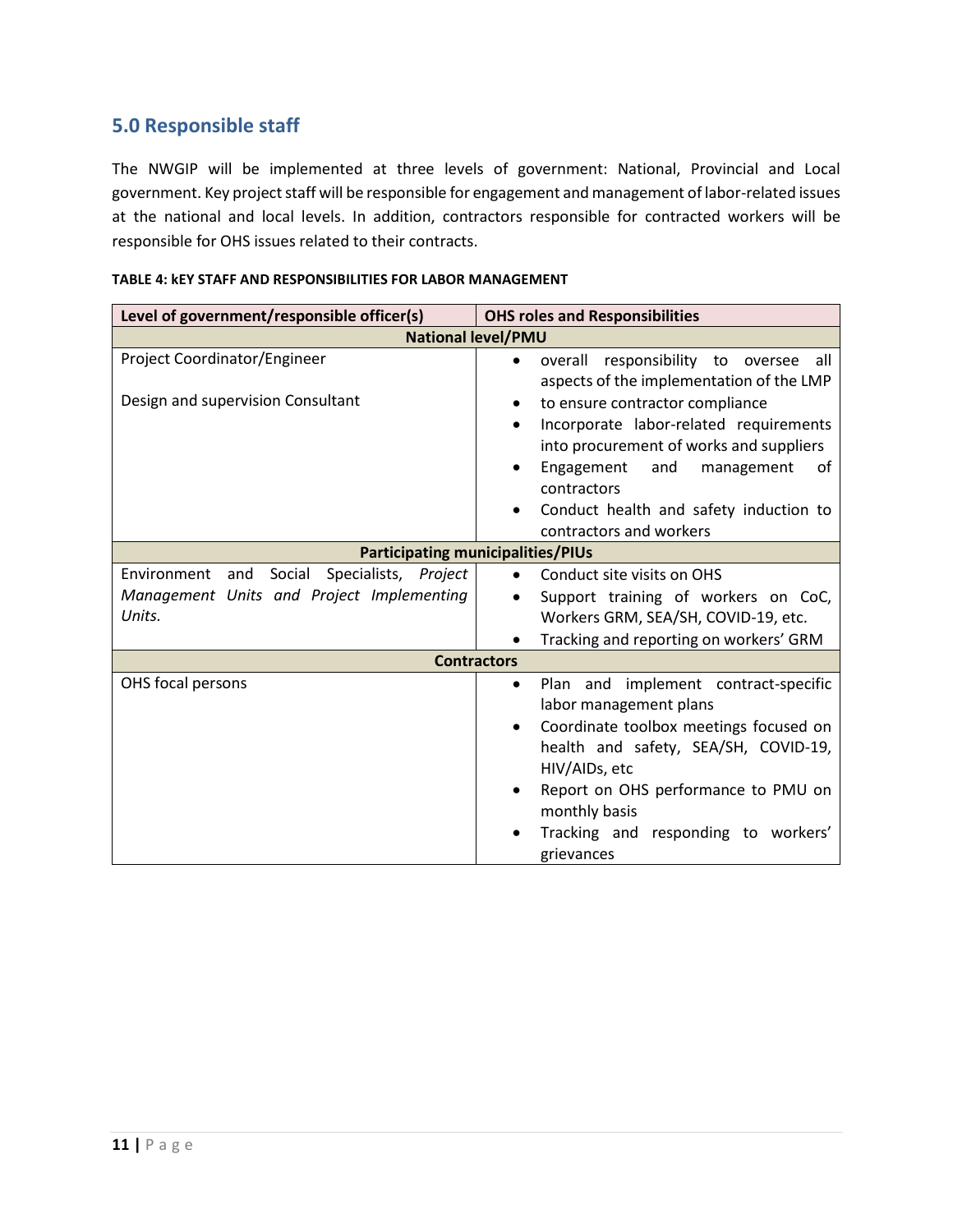## <span id="page-18-0"></span>**6.0 Policies and procedures**

Based on the requirements of ESS2 and national labor laws, the following policies and procedures will apply in this project.

#### <span id="page-18-1"></span>**6.1 General principles**

*Non-discrimination in employment:*

Decisions relating to the employment and conditions of project workers will not be made based on personal characteristics unrelated to typical requirements of the job. The employment of project workers will be based on the principle of equal opportunity and fair treatment, with no discrimination with respect to any aspects of the employment relationship, such as recruitment and hiring, compensation (including wages and benefits), working conditions and terms of employment, access to training, job assignment, promotion, termination of employment or retirement, or disciplinary practices. The contractual arrangements with each project worker must be clearly defined in accordance with national law.

#### *Contractor responsibility for Environmental and social plans:*

Environmental and social impacts of subprojects resulting from activities directly under the control of contractors will be mitigated directly by the contractors. The PMU will incorporate standardized environmental and social clauses in the tender documentation and contract documents, to create awareness about project impacts among potential bidders, demonstrate project expectations about contractor performance, and to impose liability for compliance with the environmental and social performance requirements of GoN and the World Bank. Bidding contractors must include declared commitments and concrete measures to address environmental and social impacts related to their scope of work for the duration of the contract. The PMU will enforce compliance by contractors with these clauses.

As a core contractual requirement, contractors are required to prepare regular documentation and report on key environmental and social management, including the LMP to the PMU, or its appointed agents such as supervising consultants. A full set of contractual requirements related to environmental and social risk and impact management will be provided in the subproject' Environmental and Social Impact Assessment. All environmental and social requirements will be included in the bidding documents and contracts in addition to any additional measures, which are contained, in the project's environmental and social instruments.

#### *No forced and bonded labor:*

NWGIP (PMU), the MoWS, Contractors, suppliers, or sub-contractors shall not engage forced and bonded labor under any circumstance. Forced labor includes bonded labor (working to defray indebtedness), under excessive limitations of freedom of movement, retention of their identity, travel or other government-issued documents or personal belonging, imposition of recruitment or employment fees payable at the commencement of employment, loss or delay of wages that impede the workers' right to end employment within their legal rights, substantial or inappropriate fines, physical punishment, use of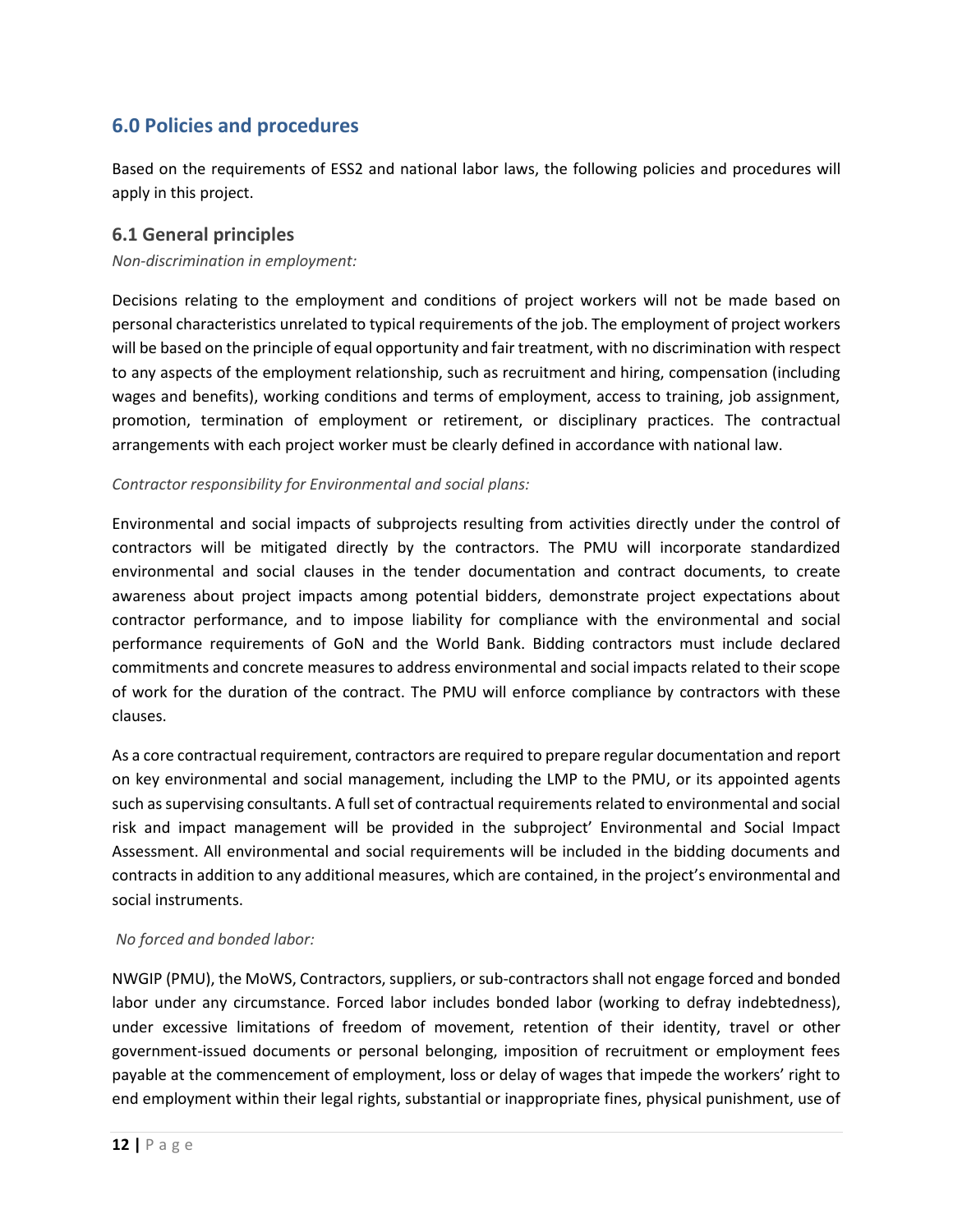security or other personnel to force or extract work from project workers, or other restrictions that compel a project worker to work in a non-voluntary basis can be referenced or annexed to the LMP, together with any other supporting documentation.

#### *Labor and Working Conditions:*

Contractors will keep records in accordance with specifications set out in this LMP. The PMU may at any time require records from contractors to ensure that labor conditions are met. The Project Management Unit will review records against actuals at a minimum monthly and can require immediate remedial actions if warranted. A summary of issues and remedial actions will be included in quarterly reports to the World Bank.

## <span id="page-19-0"></span>**6.2 Occupational, Health and Safety**

NWGIP is committed to:

- 1. Complying with national legislation and other applicable requirements which relate to the occupational health and safety hazards.
- 2. Enabling active participation in OH&S risks elimination through promotion of appropriate skills, toolbox meetings, as well as training on risks and hazard awareness.
- 3. Continually improving the OH&S management system and performance.
- 4. Communicating OHS procedures to all persons working for the project with emphasis on individual safety awareness and responsibilities.

The PMU will have a designated Safety, Health and Environmental Representative for the workplace or a section of the workplace for an agreed period. At a minimum, the Representative must:

- a. Identify and assess potential hazards.
- b. In collaboration with the contractors, investigate the cause of accidents at the workplace.
- c. Inspect the workplace including machinery, water reservoir facilities, pipelaying, etc. with a view to ascertaining the safety and health of workers.
- d. Accompany a third-party inspector(s) whilst they are carrying out project-related site inspection duties in the workplace.
- e. make recommendations to the MoWS and contractors in respect of safety and health matters affecting workers, and

Further to avoid work related accidents and injuries, contractors will:

- $\circ$  Provide occupational health and safety training to all employees involved in works.
- $\circ$  Provide protective masks, helmet, overall and safety shoes, and safety goggles, as appropriate.
- o Provide workers in high noise areas with earplugs or earmuffs.
- o Ensure availability of well-stocked first aid box.
- o Provide employees with access to toilets and potable drinking water.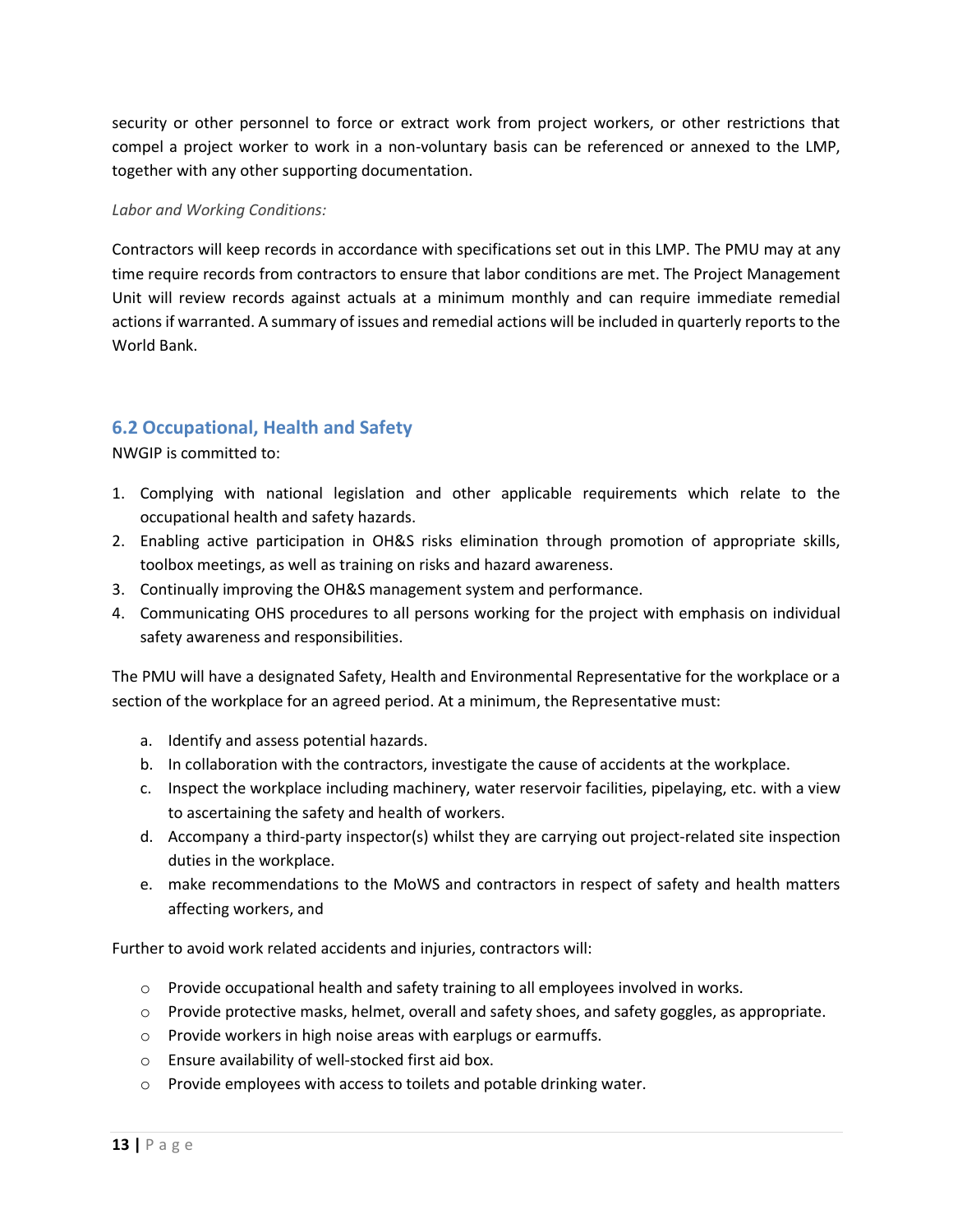- $\circ$  Provide safety and occupational safety measures to workers with Personal Protection Equipment (PPE) when installing pumps to prevent accidents during replacement and installation and follow safety measures in installing submersible pump and cleaning the raiser pipes.
- o Properly dispose of solid waste at designated permitted sites landfill allocated by the local authorities and cleaning funds; and attach the receipt of waste from the relevant landfill authority.
- $\circ$  Carry out all procedures to prevent leakage of generator oil into the site.

Further to enforcing the compliance of environmental management, contractors are responsible and liable of safety of site equipment, labors and daily workers attending to the construction site and safety of citizens for each subproject site, as mandatory measures.

Contractors must engage or designate, at least, one safety representative. Smaller contracts may permit the safety representative to carry out other assignments as well. The safety representative ensures the day-to-day compliance with specified safety measures and records of any incidents. Minor incidents are reported to the NWGIP (PMU) monthly, serious incidents are reported immediately. Minor incidents are reflected in the quarterly reports to the World Bank, major issues are flagged to the World Bank immediately.

**Additional Training:** Contractors are required to, have a qualified designated officer on board. If training is required, this will be the contractor's responsibility. The safety officer will provide instructions to the contractor staff. The PMU will provide training to address risks associated with labor influx and will provide a schedule for training required. The contractor will be obligated to make staff available for this training, as well as any additional mandatory trainings required by the PMU, as specified by the contract.

## <span id="page-20-0"></span>**6.3 Labor Influx and Sexual Exploitation and Abuse/Sexual harassment**

Contractors will need to maintain peaceful and cooperative labor relations with local communities through a Code of Conduct (CoC). The CoC commits all persons engaged by the contractor, including subcontractors and suppliers, to acceptable standards of behavior. The CoC must include sanctions for noncompliance, including non-compliance with specific policies related to sexual exploitation and abuse and sexual harassment (e.g., termination). The CoC should be written in language understandable by workers and signed by each worker to indicate that they have: *received a copy of the CoC as part of their contract; had the CoC explained to them as part of the induction process; acknowledged that adherence to this CoC is a mandatory condition of employment; and understood that violations of the CoC can result in serious consequences, up to and including dismissal, or referral to legal authorities.* 

A copy of the CoC shall be displayed in a location easily accessible to the community and project-affected people. It shall be provided in Nepali.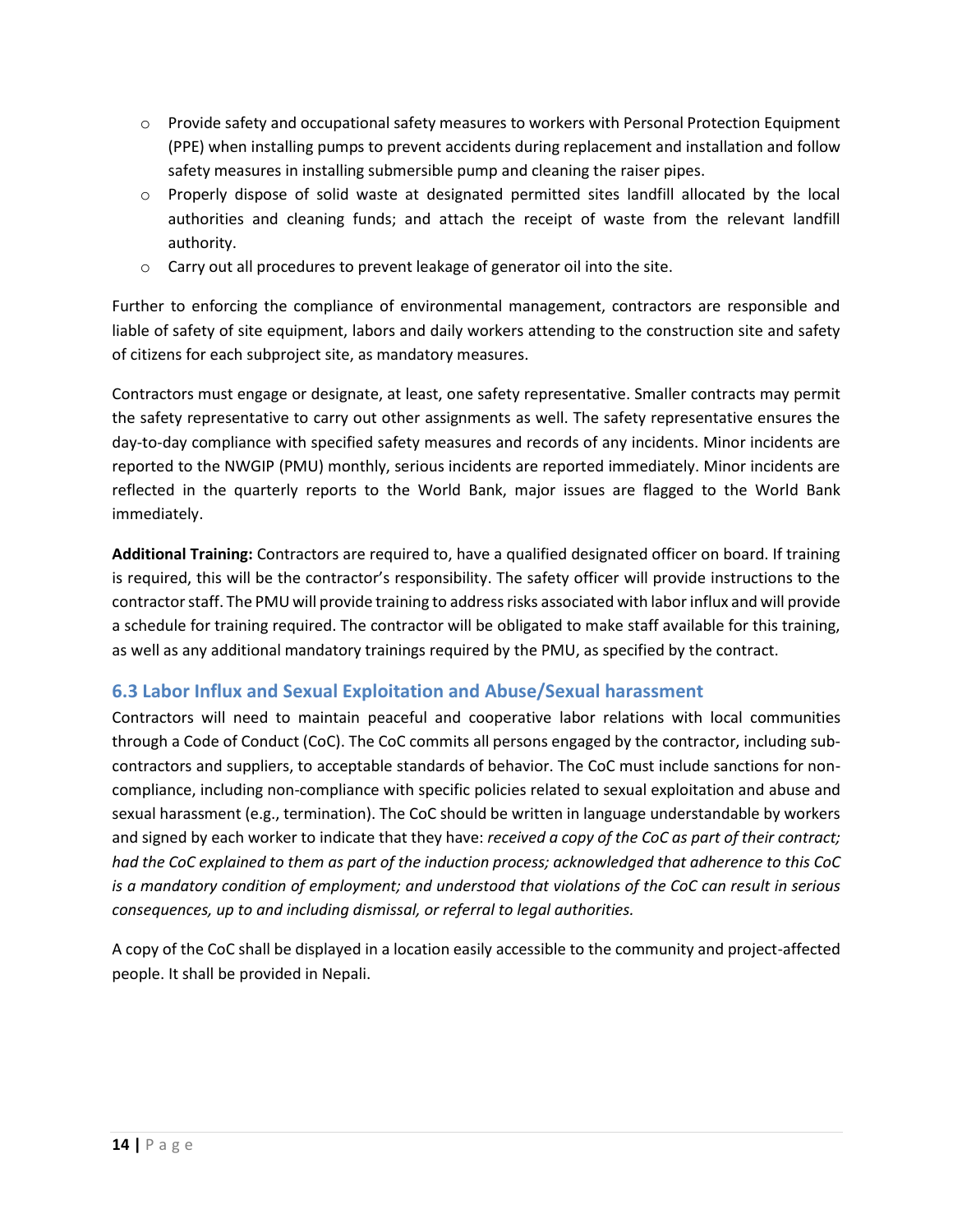Contractors must address the risk of SEA/SH through:

- i. Mandatory training and awareness-raising for the workforce about refraining from unacceptable conduct toward local community members, specifically women. Training may be repeated.
- ii. Informing workers about national laws that make sexual harassment and gender-based violence a punishable offence which is prosecuted.
- iii. Adopting a policy to cooperate with law enforcement agencies in investigating complaints about gender-based violence/SEA/SH.

A grievance redress mechanism for recording and addressing SEA/SH related complaints is defined as part of the project GRM outlined in the project SEP, further presented in section 9 below, and will be used to respond to such cases as necessary.

## <span id="page-21-0"></span>**7.0 Age of employment**

Considering the local context and the principles under the Labour Act 2017 and WB ESS2, the mandatory minimum age to work under the project is 18 and no child under this age will be allowed to work on the project. All the evidence such as birth certificate or citizenship, monitoring and inspection and other documents need to be produced to demonstrate the age and assurance of complying legal obligation.

## <span id="page-21-1"></span>**8.0 Terms and conditions**

As stated in section 4 of this LMP the terms and conditions of employment in this project will be governed by the Labor Act and the requirements of World Bank ESS2**.** The Act makes it mandatory for employers to give its employees a written contract of employment, signed by both parties. Accordingly, contractors in this project will be required to provide all their employees with written contracts. Contractors will also be required to comply with the current regulation of wages which is issued and periodically reviewed by the Government. The regulation often specifies the minimum wages, hours of work, overtime pay, leave entitlements, travelling and subsistence allowances and the issue of protective clothing.

The Labor Act notes that before a contractor is awarded a public contract, that contractor is required to certify in writing that the wages, hour and conditions of work or persons to be employed by him on the contract are not less favorable than those contained in the most current wages regulation issued. Where a contractor fails to comply with this requirement, the contract with the contractor may be terminated.

In ensuring full compliance with the law in this regard, contractors will be required to furnish NWGIP (PMU) with copies of the Written Particulars of Employment or copies of the contract of all its workforce. Contractors will not be allowed to deploy any employee to work in the project if such copy of employment of that employee has not been copied to the PMU. As a monitoring mechanism, the contractor shall not be entitled to any payment unless he has filed, together with his claim for payment, a certificate: - a) stating whether any wages due to employees are in arrears; b) stating that all employment conditions of the contract are being complied with. For this project, it will be a material term of the contract to allow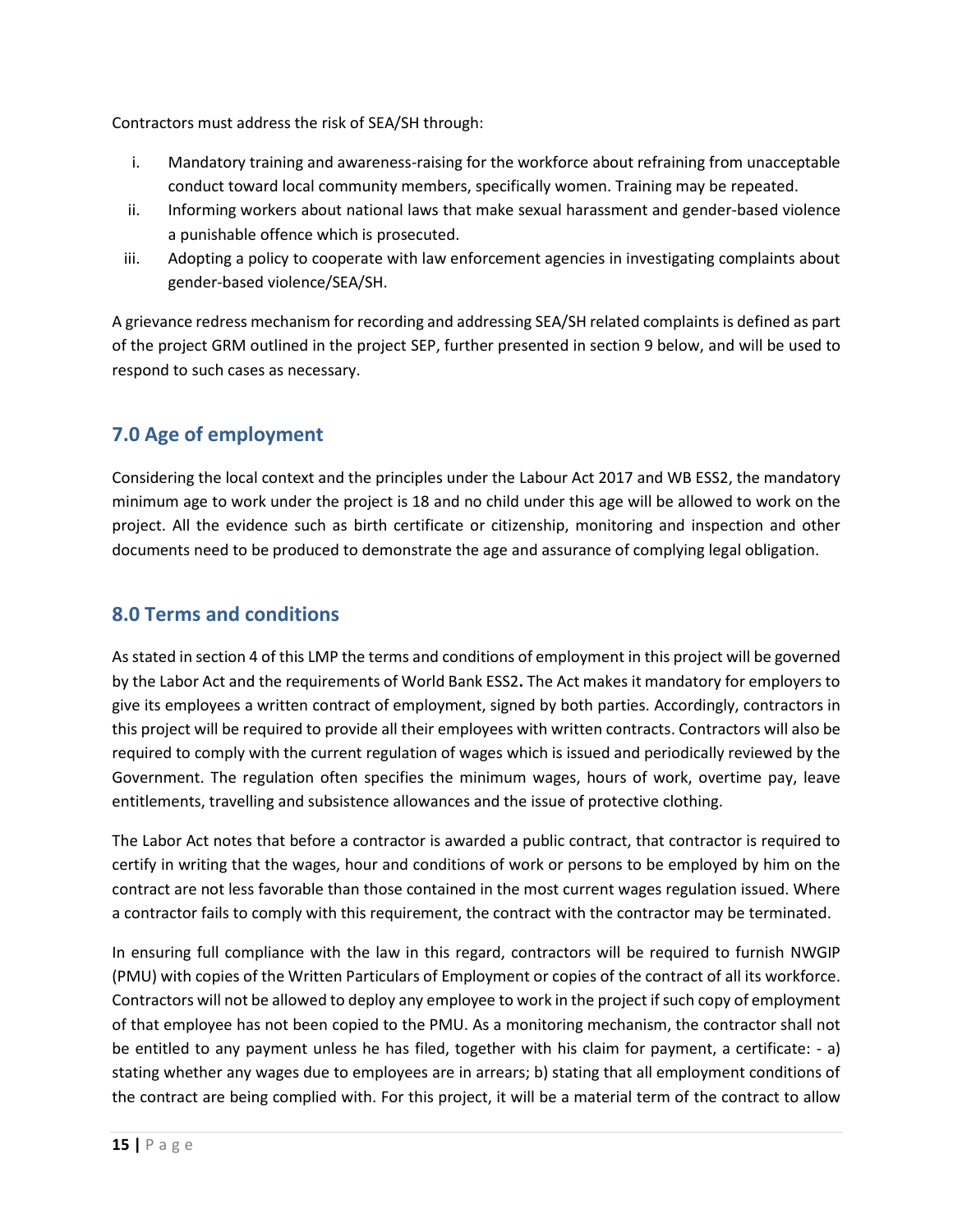the MoWS to withhold payment from contractor should the contractor not fulfill their payment obligation to their workers.

#### <span id="page-22-0"></span>**8.1 Worker's Organization**

Nepal has ratified the numerous ILO Conventions related to protecting workers and is committed to implementing the key elements of these conventions including the right of workers to collective bargaining. The Labor Act gives effect to collective bargaining and allows for the collective negotiation of terms and conditions of employment. As per this law, workers under this project will have the right to join and form an organization for purpose of labor representation, and to negotiate favorable terms and conditions for their members.

## <span id="page-22-1"></span>**9.0 Grievance mechanism**

**Worker Grievances:** Complaints from direct workers hired by MoWS to work on the project, i.e. consultants and support staff will be addressed using 'standard dispute resolution mechanisms' as specified in their contracts. Contractors for works will be required to present a worker grievance redress mechanism which responds to the minimum requirements in this LMP. The Social Specialist at the Project Management Unit's and designated Officers at the PIU level will review records of workers' GRM monthly. Where worker concerns are not resolved at contractor level, the PMU will serve as a recourse to solve such complaints. The Project Management Unit will report on the status of complaints in quarterly reports to the World Bank.

In any working environment it is essential for both employers and employees to be fully conversant with all aspects of disciplinary processes, the grievance handling procedures and the legal requirements and rights involved. In implementing an effective dispute management system consideration must be given to the disputes resulting from the following:

- 1. Disciplinary action
- 2. Individual grievances
- 3. Collective grievances and negotiation of collective grievances
- 4. Gender-based violence, sexual exploitation, and workplace sexual harassment

#### <span id="page-22-2"></span>**9.1 Disciplinary Procedure**

Disciplinary procedures under the project will be in line with national regulations, and further discussed with organized labor union groups associated with the project. The PMU, contractors, and other authorities responsible for this project will ensure that disciplinary rules are:

- a. Valid and reasonable;
- b. Clear and unambiguous;
- c. The employee is aware, or could reasonably be aware of the rule or standard; and
- d. The procedure to be applied in the event the employee contravenes any of these rules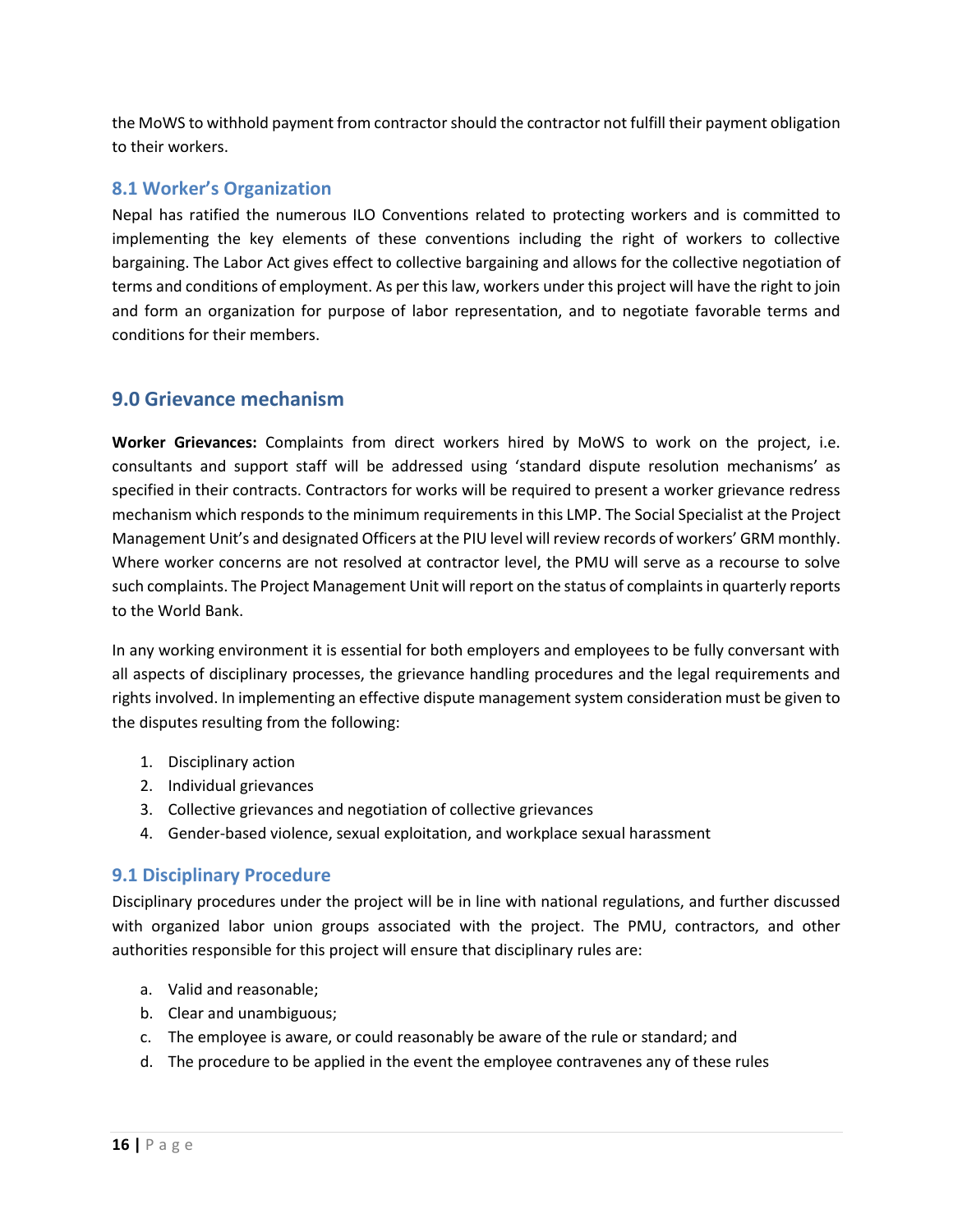The PMU will establish a fair and effective disciplinary procedure in the workplace, which should be fair and just. The procedure is as follows: -

- a. Conduct an investigation to determine whether there are grounds for a hearing to be held;
- b. If a hearing is to be held, the employer/contractor is to notify the employee about the allegations using a form and language that the employee can understand;
- c. The employee will be given reasonable time to prepare for the hearing and to be represented by a fellow employee or a union representative;
- d. The employee must be given an opportunity to respond to the allegations, question the witnesses of the employer and to lead witnesses;
- e. If an employee fails to attend the hearing, the employer may proceed with the hearing in the absence of the employee;
- f. The hearing must be held and concluded within a reasonable time and is to be chaired by an impartial representative.

If an employee is dismissed, s/he must be given the reasons for dismissal and the right to seek recourse on the fairness of the dismissal. Therefore, contractors under this project will be required to ensure that they have a disciplinary procedure, Code and standards which the workers are aware of. Each contractor will be required to produce this procedure to ensure that workers are not treated unfairly.

## <span id="page-23-0"></span>**9.2 Individual Grievance Procedure**

In addition to using formal government administrative channels to resolve worker complaints and grievances. Contractors under this project are required to have a Formal Grievance Procedure. the procedure should:

- a. Specify how workers can lodge their grievance;
- b. Allow for reasonable time frame to address complaints expeditiously;
- c. Allow complainants the right to refers their grievance to a more senior level within the organization, if it is not resolved at the lowest level;
- d. If a grievance is not resolved the employee has the right to lodge a dispute with the NWGIP (PMU).

Following formal contracts, contractors will be required to provide proof that workers have been inducted and signed that they have been inducted on the procedure.

#### **9.3 Collective Disputes resulting from the negotiations of Collective agreements**

Where worker unions are recognized, they are entitled to negotiate on a regular basis with the employer over terms and conditions at the workplace and the employer is obliged to negotiate with the union. The procedures followed in such instances is usually contained in the collective bargaining agreement, which must have outlined how issues can be raised, the procedure for negotiations, the composition of the parties involved in the negotiation and the procedure to deal issues that are not resolved through consensus. In the type of disputes, if the dispute is not resolved at the workplace, the parties to the dispute can utilize the dispute resolutions mechanisms provided for in the labor legislation.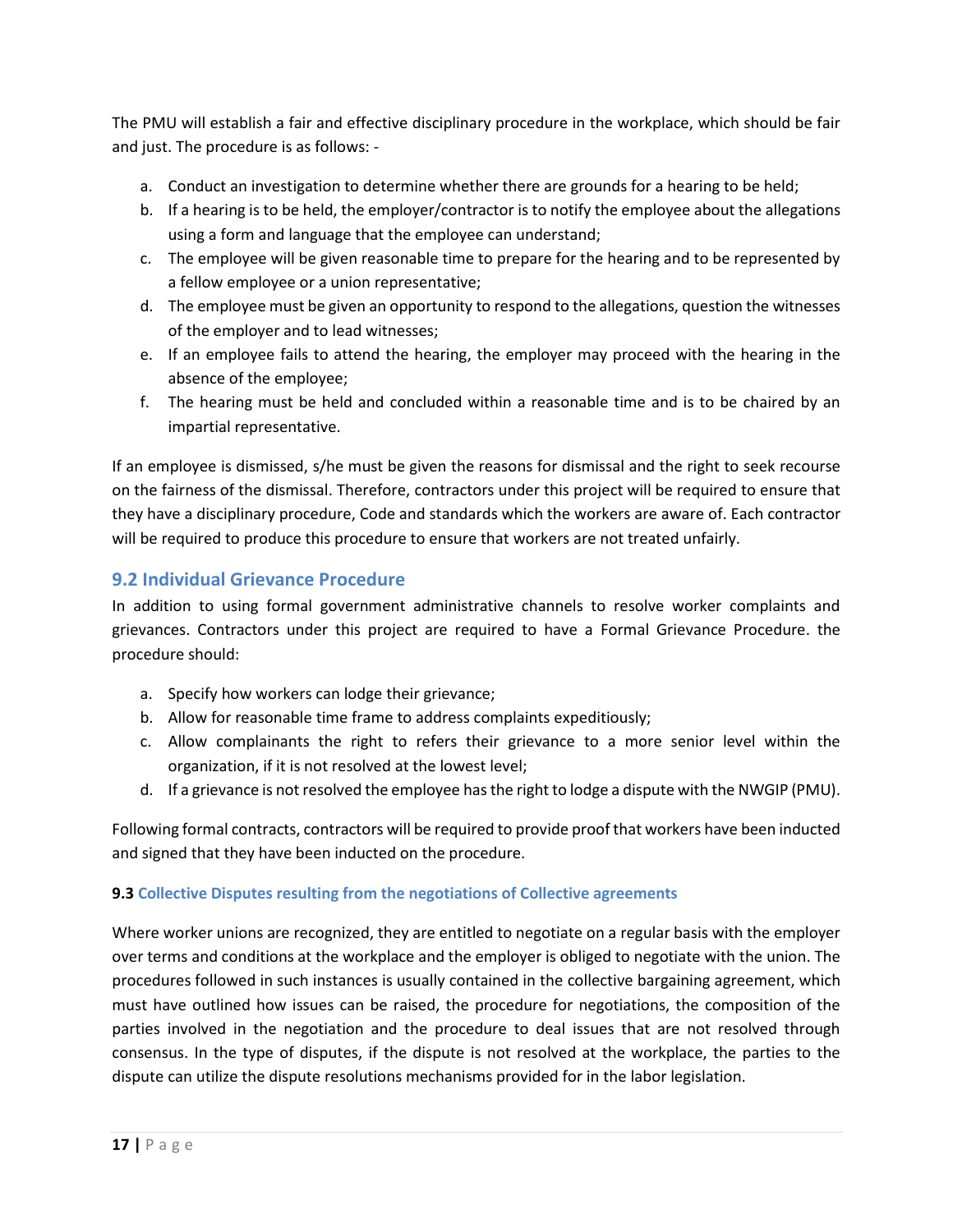### <span id="page-24-0"></span>**9.4 Gender-based Violence, Sexual Exploitation and Workplace Sexual Harassment**

The PMU will, with support from consultants, identify institutions and services providers who are actively engaged in prevention of gender-based violence, sexual exploitation, and workplace sexual harassment in around project sites; and will establish a manual for referring any potential survivors to these services. such services will include health facilities, law enforcement's services, relevant public authorities in the participating municipalities. Grievances related to gender-based violence will be reported through the project/contractor, the nature of the complaint will be recorded along with the age of the complainant and relation to the project will be recorded but the issue will be referred to relevant institutions.

In addition, the ESIA may identify additional mitigation measures related to gender and such measures will be reflected in site specific ESMPs, including the contractors ESMP or contractors specific Labor Management Plans, where required. This will include engagement with communities on gender related risks, grievance, and response measures available, as identified in the manual.

#### <span id="page-24-1"></span>**10.0 Contractor management**

The PMU requires that contractors monitor, keep records and report on terms and conditions related to labor management. Contractors must provide workers with evidence of all payments made, including social security benefits, pension contributions or other entitlements regardless of the worker being engaged on a fixed term contract, full-time, part-time or temporarily. The application of this requirement will be proportionate to the activities and to the size of the contract, in a manner acceptable to NWGIP and the World Bank:

- a. **Labour conditions**: records of workers engaged under the Project, including contracts, registry of induction of workers including CoC, hours worked, remuneration and deductions (including overtime), collective bargaining agreements;
- b. **Safety**: recordable incidents and corresponding Root Cause Analysis (lost time incidents, medical treatment cases), first aid cases, high potential near misses, and remedial and preventive activities required (for example, revised job safety analysis, new or different equipment, skills training, and so forth).
- c. **Workers**: number of workers, indication of origin (expatriate, local, nonlocal nationals), gender, age with evidence that no child labour is involved, and skill level (unskilled, skilled, supervisory, professional, management).
- d. **Training/ induction**: dates, number of trainees, and topics.
- e. **Details of any security risks**: details of risks the contractor may be exposed to while performing its work—the threats may come from third parties external to the project.
- f. **Worker grievances**: details including occurrence date, grievance, and date submitted; actions taken and dates; resolution (if any) and date; and follow-up yet to be taken grievances listed should include those received since the preceding report and those that were unresolved at the time of that report.

The Project's oversight of contractors is set out in section 5 of this LMP. The PMU will: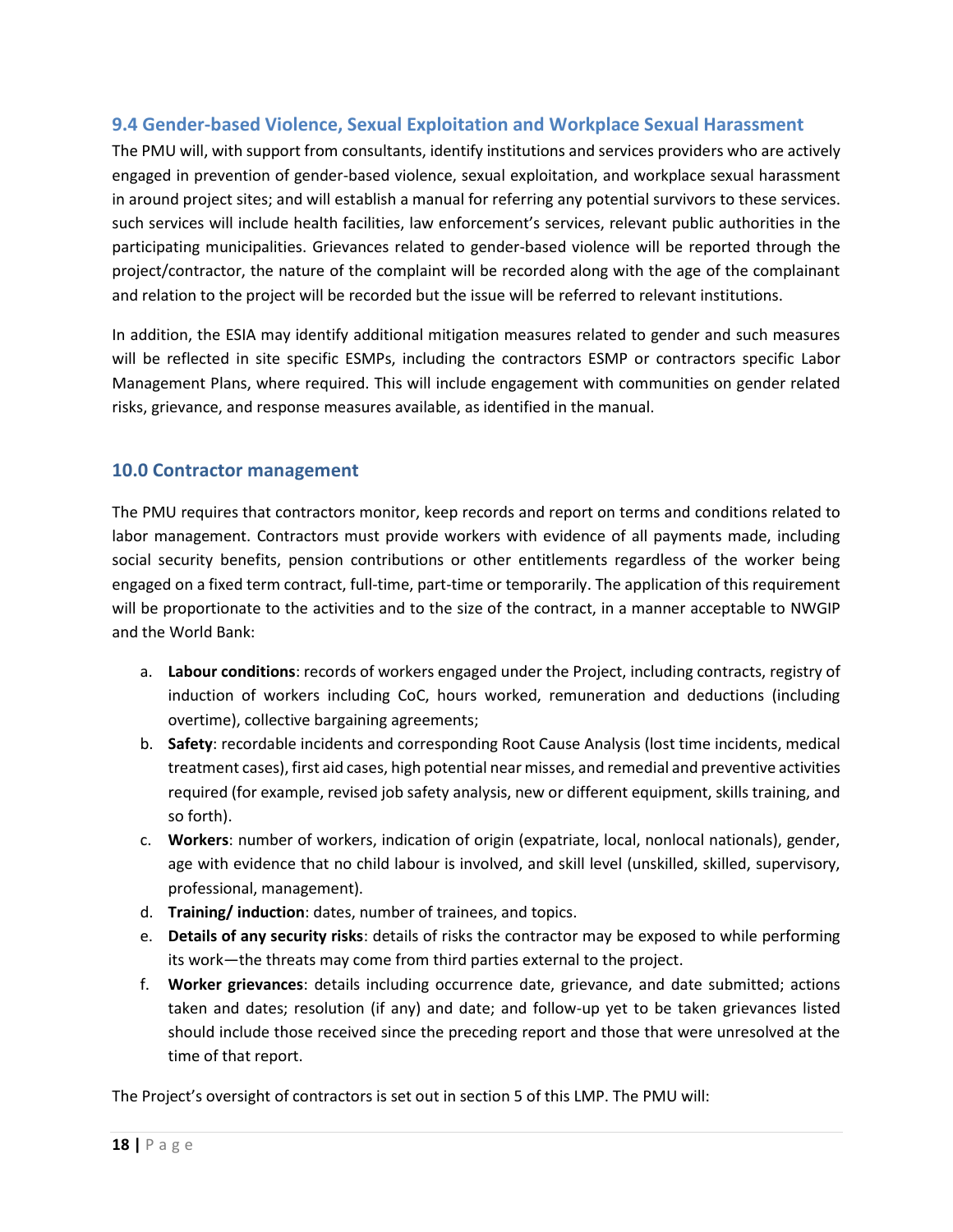- 1. Ensure that Contractors have valid contracts with clearly define service level agreement in accordance with the national law and all environmental and social clauses, as applicable: Contractor induction to NWGIP (PMU) standards and LMP.
- 2. Monthly submission of records: Contractor submission to Project Management Unit,
- 3. Monthly site visits (at a minimum) and reports: Project Coordination Office, and other Officers
- 4. Evaluation of contractor requirements. This includes training, OH&S files, certifications and other. The evaluation results in Portfolio Reports which includes recommendations for contract extension or termination
- 5. Training needs identification recorded in Contractor Training Schedule
- 6. Annual Contractor Management Plans submitted

#### <span id="page-25-0"></span>**11.0 Primary supply workers**

The risks associated with the primary supply chain associated with the Project will be assessed periodically as information about these supplies become known. All primary suppliers are formal businesses who are required to procure and/or produce raw materials subject to high standards. Suppliers will be vetted using GoN due diligence procedures with regards to compliance with tax obligations, certification, licensing, and workmen's compensation, safety protocols, and declared commitments against the use of child and forced labor.

Primary suppliers will be required to identify their permanent staff and declare any current or prior arbitrations as well as criminal convictions. Registered suppliers are subject to regular review. The review will be carried out twice annually. NWGIP (PMU) will also ensure, that any primary supplier to the project do not use child labor, report fatalities or serious injury and informs government authorities in accordance with national reporting requirements. Suppliers will be required to used Government issued IDs as evidence of age prior to contracting workers.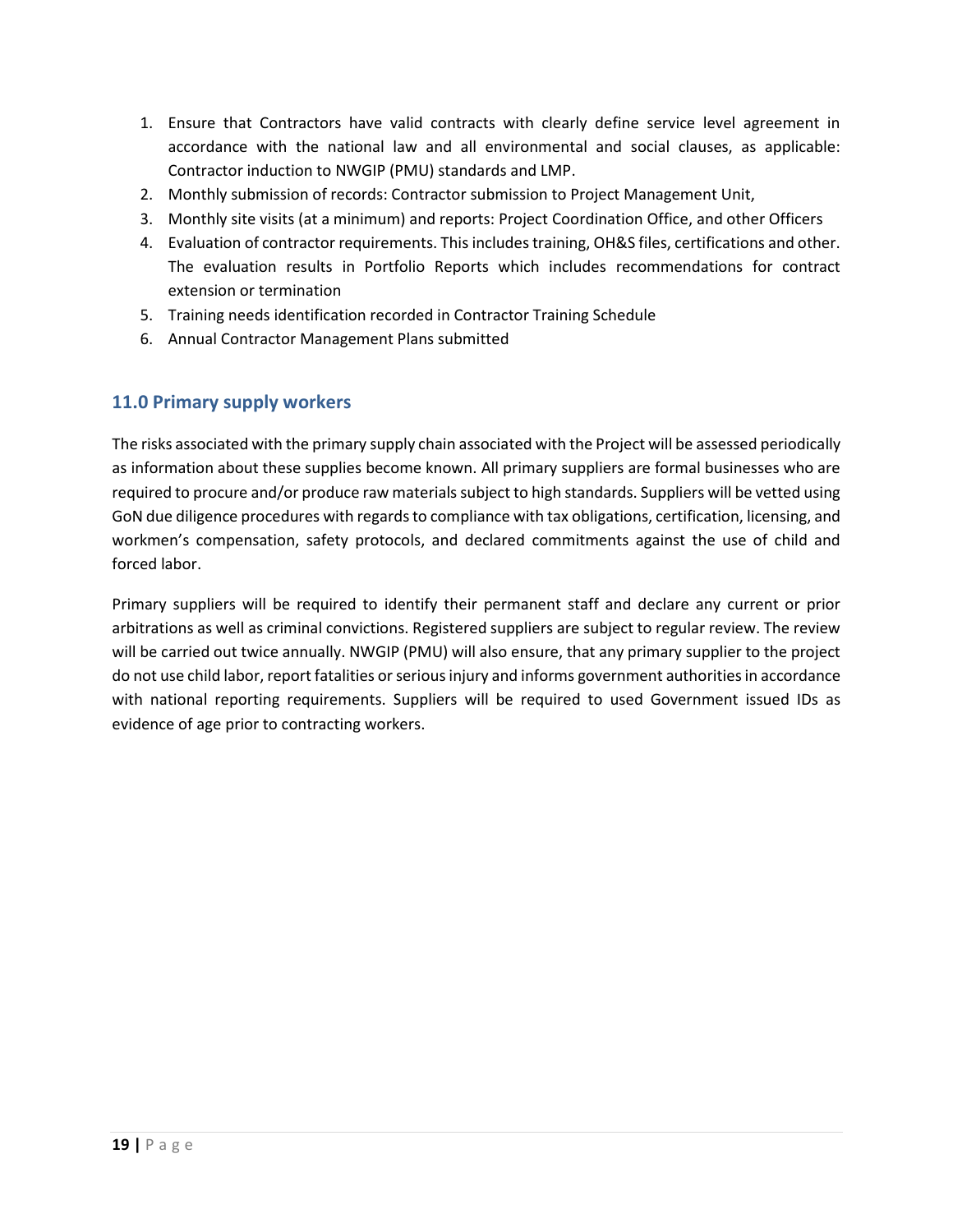#### **Annex 1**

## **(WRITTEN PARTICULARS OF EMPLOYMENT)**

- 1. Name of Employer
- 2. Name of Employee
- 3. Date Employment began
- 4. Wage and Method of Calculation
- 5. Interval at which wages are paid
- 6. Normal Hours of work
- 7. Short description of employee's work
- 8. Probation Period
- 9. Annual Holiday Entitlement
- 10. Paid Public Holiday
- 11. Payment during sickness
- 12. Maternity Leave (if employee female)
- 13. Nursing Break Entitlement (for female employee)
- 14. Notice employee entitled to receive
- 15. Notice employer required to give
- 16. Pension Schedule, Provident Fund Gratuity Schedule etc.
- 17. Any other matter either party wishes to include

#### **Notes:**

(a) An employee is free to join a trade union or staff association, which is recognized by the undertaking. The address of the Trade Union or Staff Association is:………..

(b) The grievance procedure and disciplinary procedure in this undertaking requires to be followed when a grievance arises or disciplinary action that needs to be taken................................

(c) When any heading is inapplicable enter NIL.

| Employer's signature     | Witness        |
|--------------------------|----------------|
| Employee's signature<br> | Witness        |
| $D2 + \alpha$            | D <sub>2</sub> |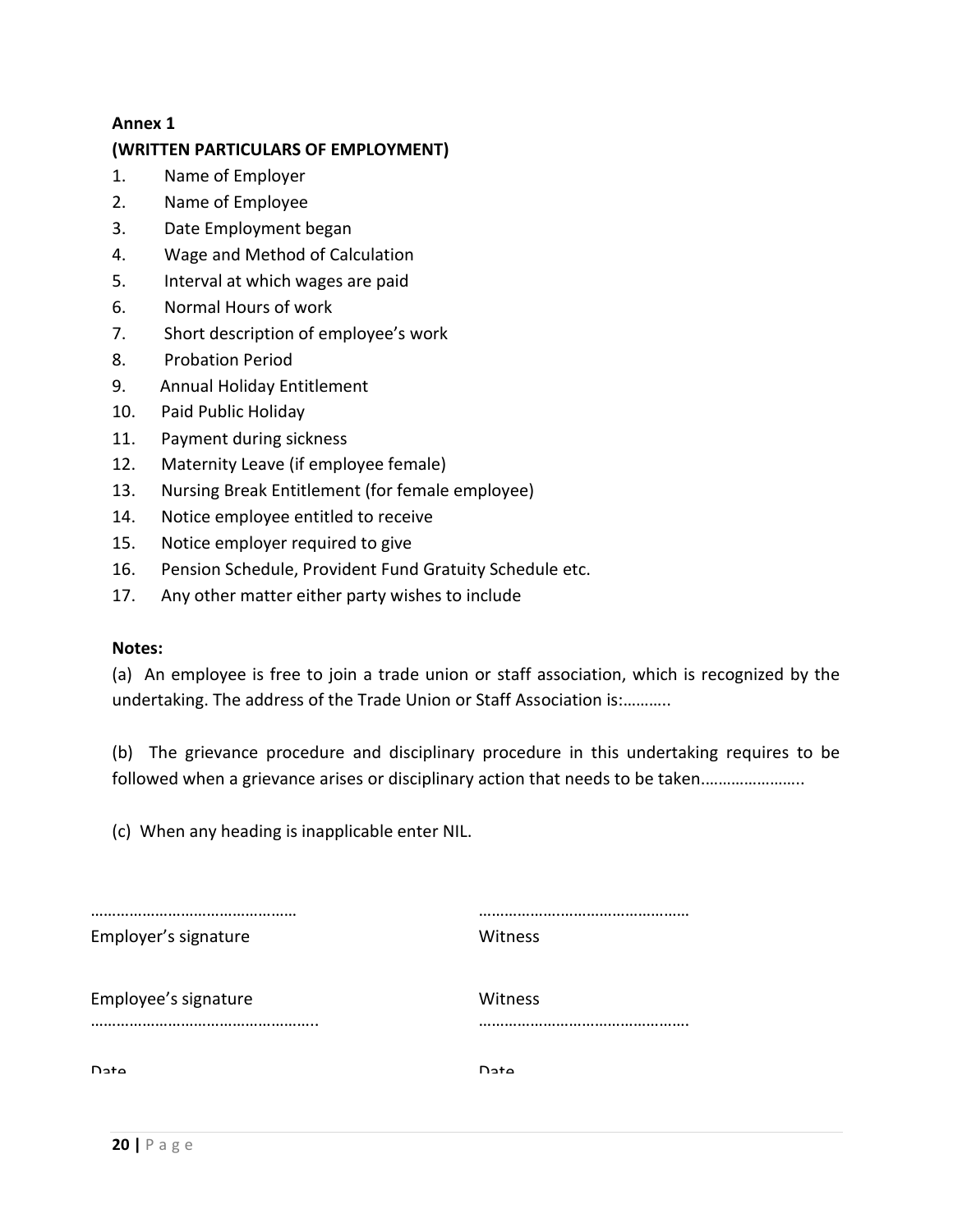## **Annex 2**

## **Suggested Due Diligence for Social and Environmental Mitigation Measures in Contracts**

| <b>Stage of Contractual Process</b> | <b>Suggested Due Diligence</b>                                                                                                                                                                                                                                                                                                                                                           |
|-------------------------------------|------------------------------------------------------------------------------------------------------------------------------------------------------------------------------------------------------------------------------------------------------------------------------------------------------------------------------------------------------------------------------------------|
| <b>Before bidding</b>               | Ensure that the terms of reference clearly define the<br>supervision engineer's responsibilities regarding oversight<br>of, and reporting on, labour influx and workers' camps. For<br>have<br>independent<br>high<br>risk<br>projects,<br>safeguards<br>supervision.                                                                                                                    |
|                                     | Ensure the team skills in the terms of reference clearly<br>include key staff qualified and experienced in managing<br>similar projects, and demonstrated capacity to manage<br>social and environmental issues, including issues pertaining<br>to community health and safety.                                                                                                          |
|                                     | Ensure that the project GRM is established, and its use is<br>widely publicized.                                                                                                                                                                                                                                                                                                         |
| Preparation<br>of<br>bidding        | Review contract conditions included in bidding documents<br>$\bullet$<br>to:                                                                                                                                                                                                                                                                                                             |
| documents                           | (i)<br>Ensure that the relevant mitigation measures<br>in the ESMP are reflected and budgeted in the<br>contract,                                                                                                                                                                                                                                                                        |
|                                     | (ii)<br>Ensure the ESMP forms part of and is explicitly<br>referred to in the bidding documents.                                                                                                                                                                                                                                                                                         |
|                                     | (iii)<br>Identify relevant provisions (workers, camps,<br>child and forced labour, safety, grievance<br>redress, etc.) regulating the contractor's<br>responsibility<br>and<br>identify<br>any<br>gaps,<br>inconsistencies or areas of concern that could<br>be addressed through additional provisions in<br>the "particular conditions of contract" and/or<br>technical specifications |
|                                     | (iv)<br>Include a requirement that all workers sign<br>'Codes of Conduct' governing behavior, and<br>identifying sanctions                                                                                                                                                                                                                                                               |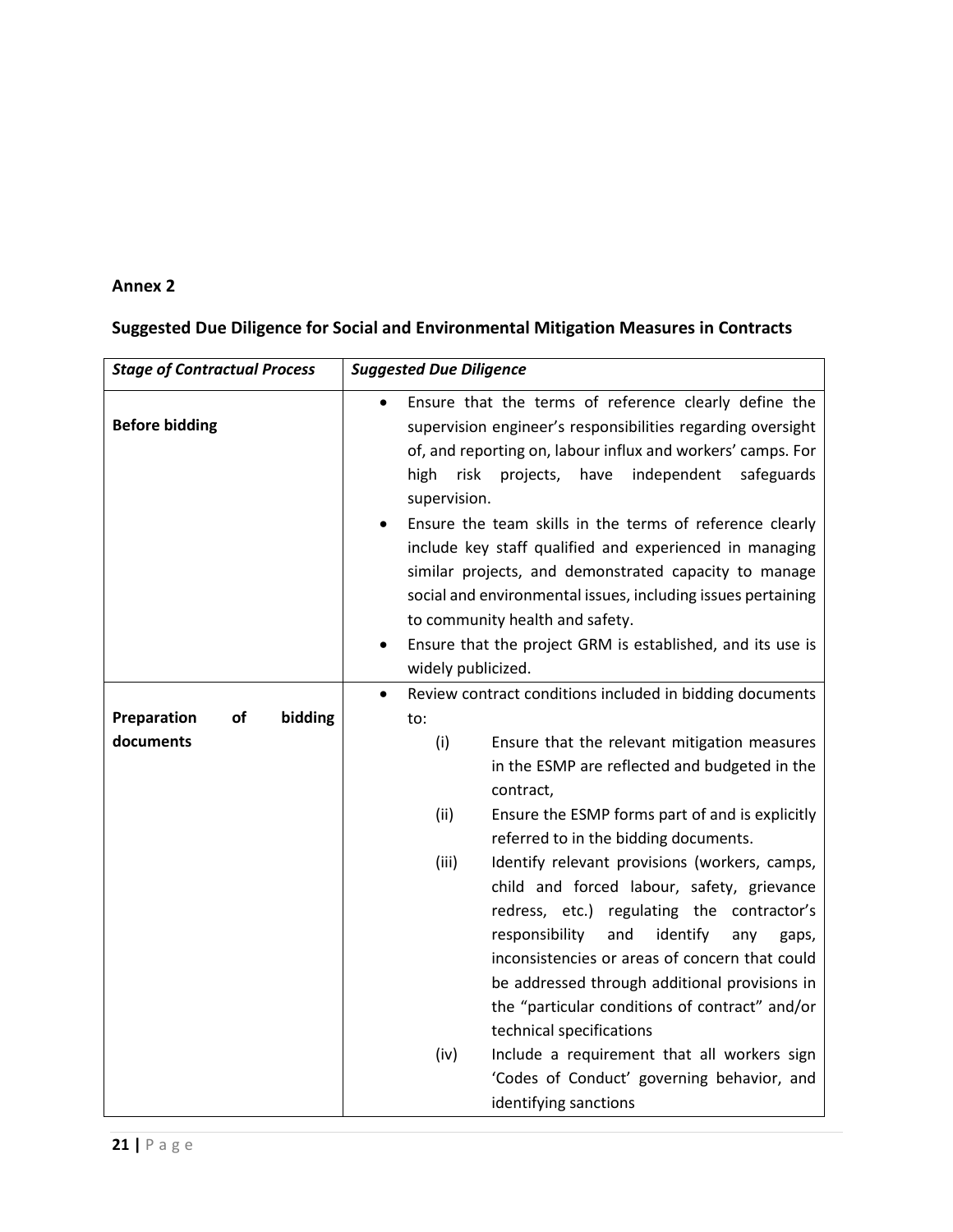|                               | (v)<br>Clearly identify that training programs on                       |
|-------------------------------|-------------------------------------------------------------------------|
|                               | implementing the Codes of Conduct, etc. will                            |
|                               | be undertaken by external providers                                     |
|                               | Ensure the contract conditions clearly specify what type of             |
|                               | penalty the contractor will face if the provisions of the               |
|                               | ESMP and CESMP are not adhered to-including by sub-                     |
|                               | contractors. This may include direct incentives to                      |
|                               | contractors in the form of penalties for poor performance               |
|                               | social<br>and<br>environmental<br>matters<br>specific<br>on<br>or       |
|                               | Performance Securities for ESMP and CESMP compliance.                   |
|                               | Ensure bidding documents make clear the responsibilities                |
|                               | of the contractor to prepare and adhere to a CESMP based                |
|                               | on the ESMP and that no civil works will commence until                 |
|                               | the CESMP has been approved by the supervision engineer.                |
|                               | Ensure the bidding documents detail how the contractor                  |
|                               | and supervision engineer will be required to monitor and                |
|                               | report on the impacts on the local community, issues                    |
|                               | related to labour influx and workers' camps.                            |
|                               | Propose Key Performance Indicators (KPIs) for Contract                  |
|                               | Management, reflecting issues and risks specific to the                 |
|                               |                                                                         |
|                               | contract and the monitoring plan.                                       |
|                               | Review the Borrower's bid evaluation report and request to<br>$\bullet$ |
| <b>Bidding evaluation</b>     | review the bids where appropriate, to verify for the                    |
|                               | recommended bidder that documents related to the ESMP,                  |
|                               | safeguard implementation capacity, and other obligations                |
|                               | of the contractor required to be submitted with the bid are             |
|                               | sufficiently<br>detailed<br>the<br>and<br>cover<br>contractual          |
|                               | requirements.                                                           |
|                               | Require the contractor's representative or dedicated                    |
|                               | community liaison staff to have the ability to communicate              |
|                               | in the language of the Borrower and/or the local language.              |
|                               | Verify that the contract management framework identifies<br>$\bullet$   |
|                               | clearly lines of communication and that these are                       |
|                               | formalized, and a consistent record is provided.                        |
|                               | Ensure that the contractor meets the project's OHS                      |
|                               | requirements for capability and experience.                             |
|                               | Prior to commencing works, the contractor submits site-<br>$\bullet$    |
| <b>After contract signing</b> | specific CESMP(s) based on the ESMP, which includes                     |
|                               | specific management plans for: (i) work activities; (ii) traffic        |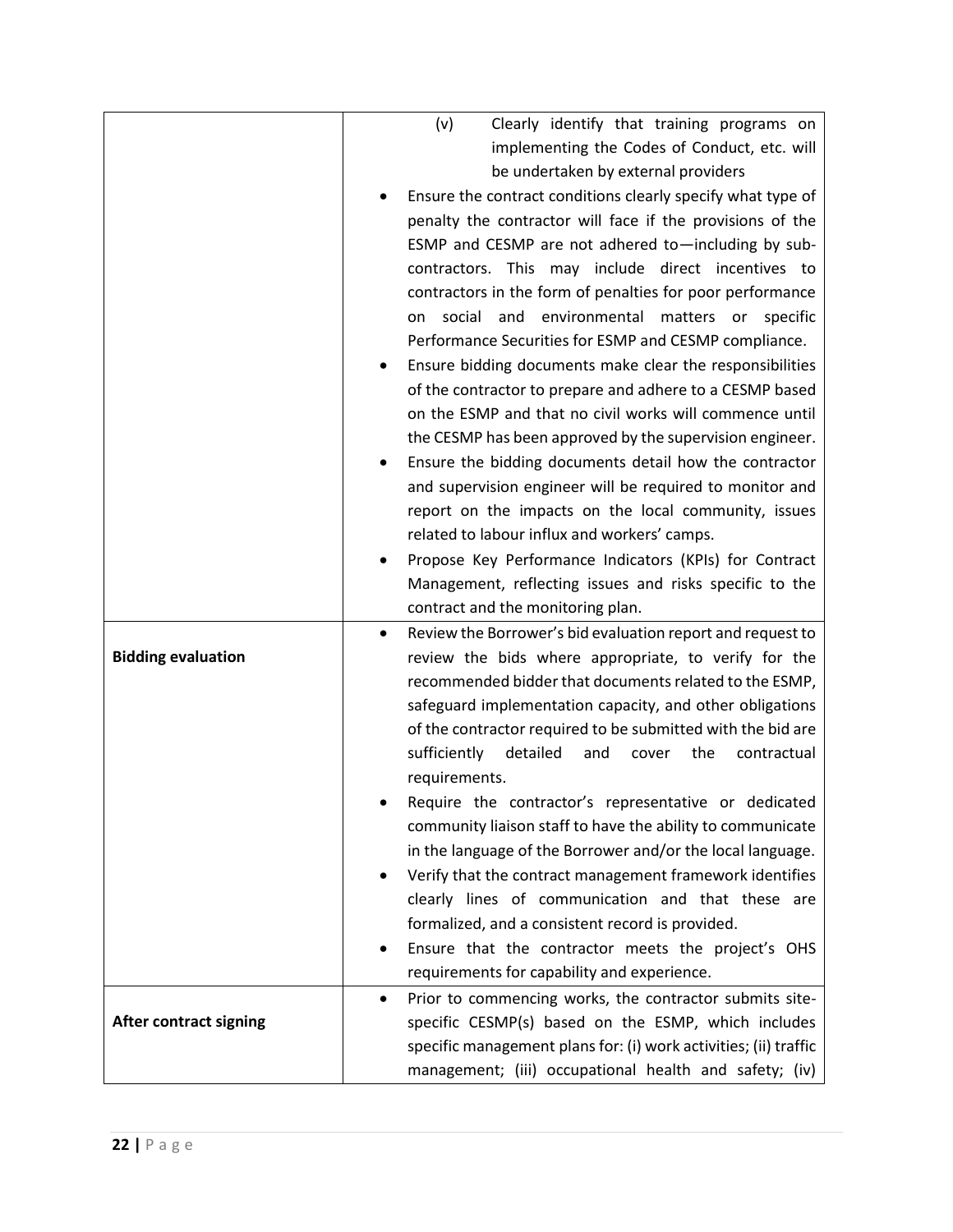| environmental management; (v) social management; and              |
|-------------------------------------------------------------------|
| (vi) labour influx.                                               |
| Supervision engineer reviews and approves the CESMP-<br>$\bullet$ |
| with inputs from appropriate Government agencies-                 |
| before any works start. For high risk projects, the Bank          |
| should also review and clear the CESMP. Borrower should           |
| disclose the approved CESMP.                                      |
|                                                                   |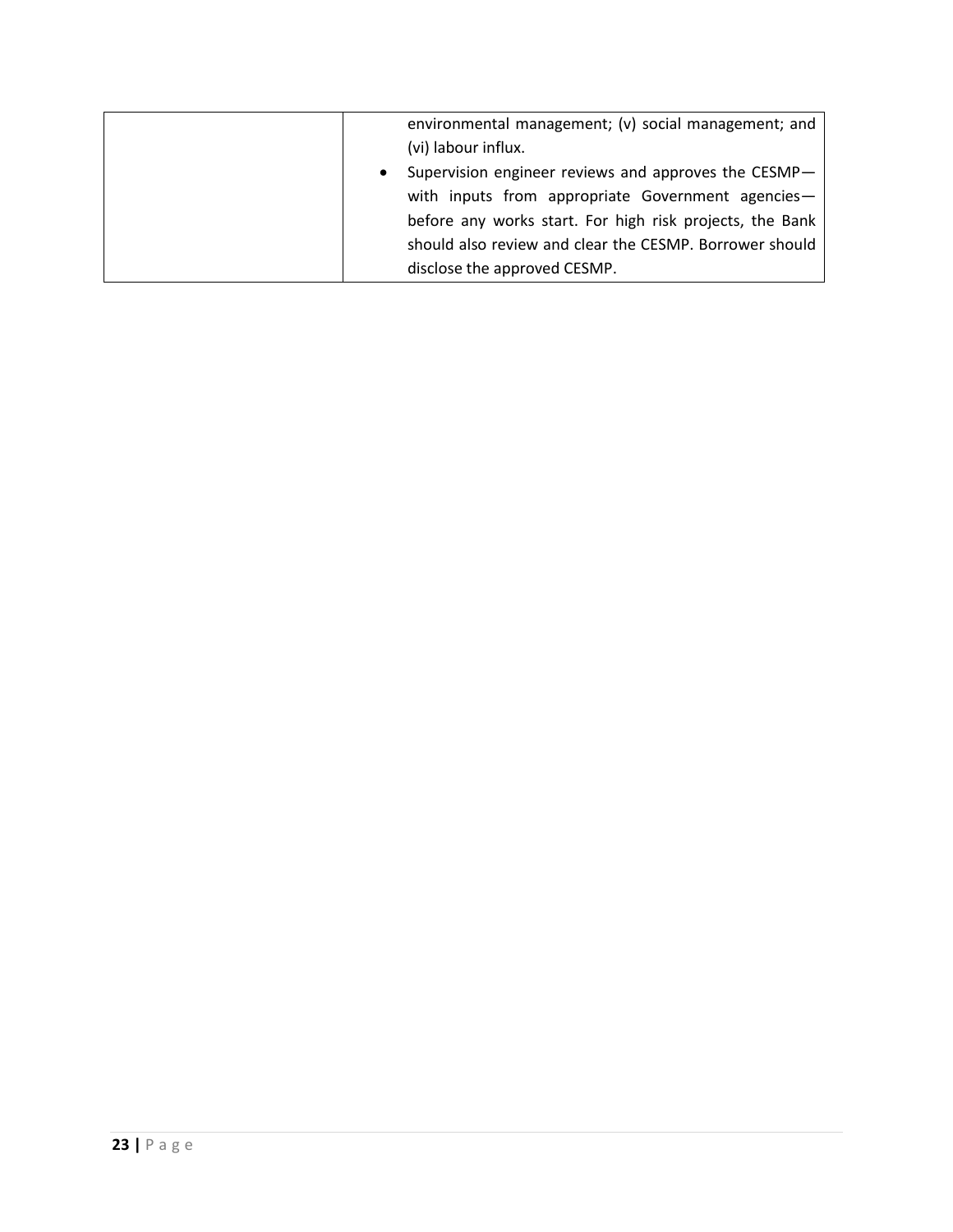#### **Annex 3**

#### **Code of Conduct**

#### **Preamble**

The NWGIP (PMU) Code of Conduct defines labour standards that aim to achieve decent and humane working conditions. The Code's standards are based on national law and accepted good labour practices.

Companies affiliated with the NWGIP (PMU) are expected to comply with all relevant and applicable laws and regulations of the country in which workers are employed and to implement the Workplace Code in their applicable facilities. When differences or conflicts in standards arise, affiliated companies are expected to apply the highest standard.

The NWGIP (PMU) monitors compliance with the Workplace Code by carefully examining adherence to the Compliance Benchmarks and the Principles of Monitoring. The Compliance Benchmarks identify specific requirements for meeting each Code standard, while the Principles of Monitoring guide the assessment of compliance. The NWGIP (PMU) expects affiliated companies to make improvements when Code standards are not met and to develop sustainable mechanisms to ensure ongoing compliance.

The NWGIP (PMU) provides a model of collaboration, accountability, and transparency and serves as a catalyst for positive change in workplace conditions. As an organization that promotes continuous improvement, the NWGIP (PMU) strives to be a global leader in establishing best practices for respectful and ethical treatment of workers, and in promoting sustainable conditions through which workers earn fair wages in safe and healthy workplaces.

#### **Employment Relationship**

Employers shall adopt and adhere to rules and conditions of employment that respect workers and, at a minimum, safeguard their rights under national and international labour and social security laws and regulations.

#### **Non-discrimination**

No person shall be subject to any discrimination in employment, including hiring, compensation, advancement, discipline, termination or retirement, on the basis of gender, race, religion, age, disability, sexual orientation, nationality, regionalism, political opinion, social group or ethnic origin.

#### **Harassment or Abuse**